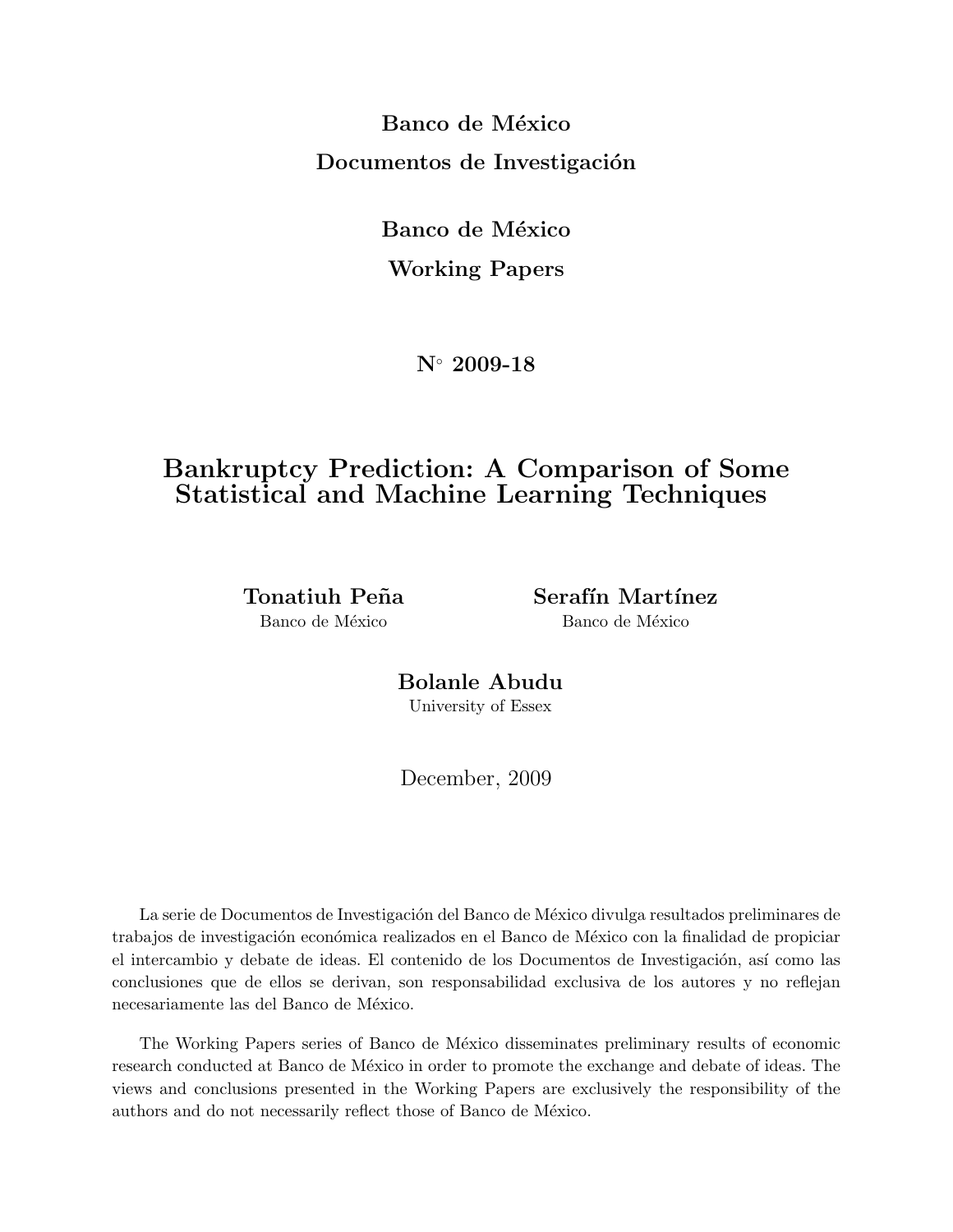Documento de Investigación Working Paper 2009-18 2009-18

# Bankruptcy Prediction: A Comparison of Some Statistical and Machine Learning Techniques<sup>\*</sup>

Tonatiuh Peña<sup>†</sup> Serafín Martínez<sup>‡</sup> Banco de México Banco de México

> Bolanle Abudu§ University of Essex

#### Abstract

We are interested in forecasting bankruptcies in a probabilistic way. Specifically, we compare the classification performance of several statistical and machine-learning techniques, namely discriminant analysis (Altman's Z-score), logistic regression, least-squares support vector machines and different instances of Gaussian processes (GP's) -that is GP's classifiers, Bayesian Fisher discriminant and Warped GP's. Our contribution to the field of computational finance is to introduce GP's as a potentially competitive probabilistic framework for bankruptcy prediction. Data from the repository of information of the US Federal Deposit Insurance Corporation is used to test the predictions.

Keywords: Bankruptcy prediction, Artificial intelligence, Supervised learning, Gaussian processes, Z-score.

JEL Classification: C11, C14, C45.

#### Resumen

Estamos interesados en predecir bancarrotas de una forma probabilística. En específico, comparamos el desempeño de varias técnicas estadísticas de clasificación y de aprendizaje supervisado, ellas son: análisis de discriminantes (Z-score de Altman), regresión logística, m´aquinas de soporte vectorial de m´ınimos cuadrados y diferentes instancias de Procesos Gaussianos (GP's) – estos son los GP's para clasificación, el discriminante Bayesiano de Fisher y los GP's deformados. Nuestra aportación al campo de las finanzas computacionales consiste en introducir a los GP's como un marco potencialmente competitivo para predecir bancarrota. Datos provenientes del Seguro de Dep´osito de los Estados Unidos son usados para probar la calidad de las predicciones.

Palabras Clave: Predicción de bancarrota, Inteligencia artificial, Aprendizaje supervisado, Procesos Gaussianos, Z-Score.

<sup>\*</sup>We thank Jos´e A. Murillo, Fabrizio L´opez-Gallo and Pascual O'Dogherty for providing support to carry out this work and also Santiago García and Enrique Covarrubias for helpful comments. Antonio Noriega and Rocio Elizondo kindly provided editorial support.

<sup>&</sup>lt;sup>†</sup> Dirección General de Investigación Económica. Email: tpena@banxico.org.mx

<sup>&</sup>lt;sup>‡</sup> Dirección General de Análisis del Sistema Financiero. Email: smartin@banxico.org.mx.

<sup>§</sup> University of Essex. Email: bsabud@essex.ac.uk.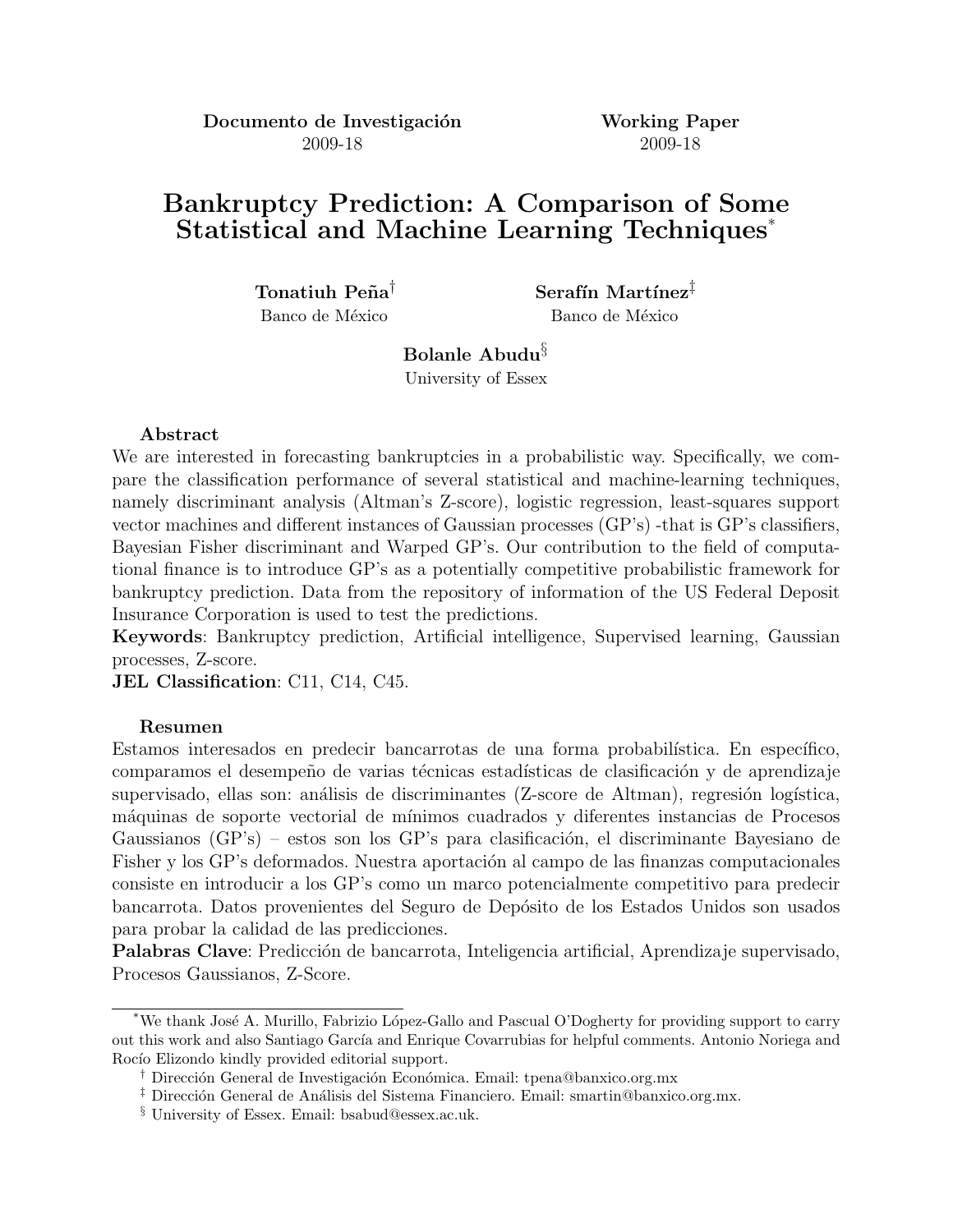## 1 Introduction

Corporate bankruptcy is an active area of financial research because an event of this nature will always provoke adverse effects on the economy and pose a credibility challenge to financial authorities. In fact, the forecast of bankruptcies is a subject of paramount importance for different types of governmental and commercial organisations because a failed corporation can cause contagious failures to the rest of the financial system and thus lead to a systemic crisis. Such importance has been further increased by regulations such as the the Basel Committee on Banking Supervision (2004) or Basel II, which suggests financial institutions to build their credit portfolios based on the default assessment of their clients. As a consequence, the development of analytical tools to determine which financial information is more relevant to predict financial distress has gained popularity along with the design of early warning systems that predict bankruptcy.

Along the years two main methodologies have been developed to assist in the process of estimating financial distress (i.e. predicting bankruptcies): the first one uses accounting information while the second one, market information. Among the former, financial ratio analysis is a technique that studies relations of the type  $X/Y$  where  $X, Y \in \mathbb{R}$  are variables selected from an enterprise's financial statement. Although there is no consensus for defining or calculating financial ratios we can still divide them into four categories: efficiency, profitability, short term and long term solvency ratios. The seminal work on prediction of corporate failure through financial ratio analysis was proposed by Beaver (1966) and it can be thought of as a univariate classification technique to estimate the probability of failure. Subsequently Altman (1968) worked on a generalisation through the estimation of a multivariate statistic known as Z-score.

While these two methods have proved useful for the last forty years, the advent of new regulations such as Basel II justifies the use of more sophisticated techniques to predict financial distress. Among such novel methodologies a group with an important computational component has been recently developed. For example the problems of asset valuation, portfolio allocation and bankruptcy prediction have been approached from different perspectives, like genetic algorithms (GA's), artificial neural networks (ANN's), decision trees, among others. We will use the term computational finance (Tsang and Martinez-Jaramillo, 2004, Chen, 2002) to refer to the development and application of these type of techniques to solve financial problems and some literature on the topic can be found at (Serrano-Cinca et al., 1993, Back et al., 1996, Joos et al., 1998, Varetto, 1998, Atiya, 2001, Shin and Lee, 2002, Park and Han, 2002, Yip, 2003, Quintana et al., 2007).

To the best of our knowledge, this is the first work to apply the Gaussian process formalism for data inference (O'Hagan, 1978) to estimate bankruptcy probabilities. From a Bayesian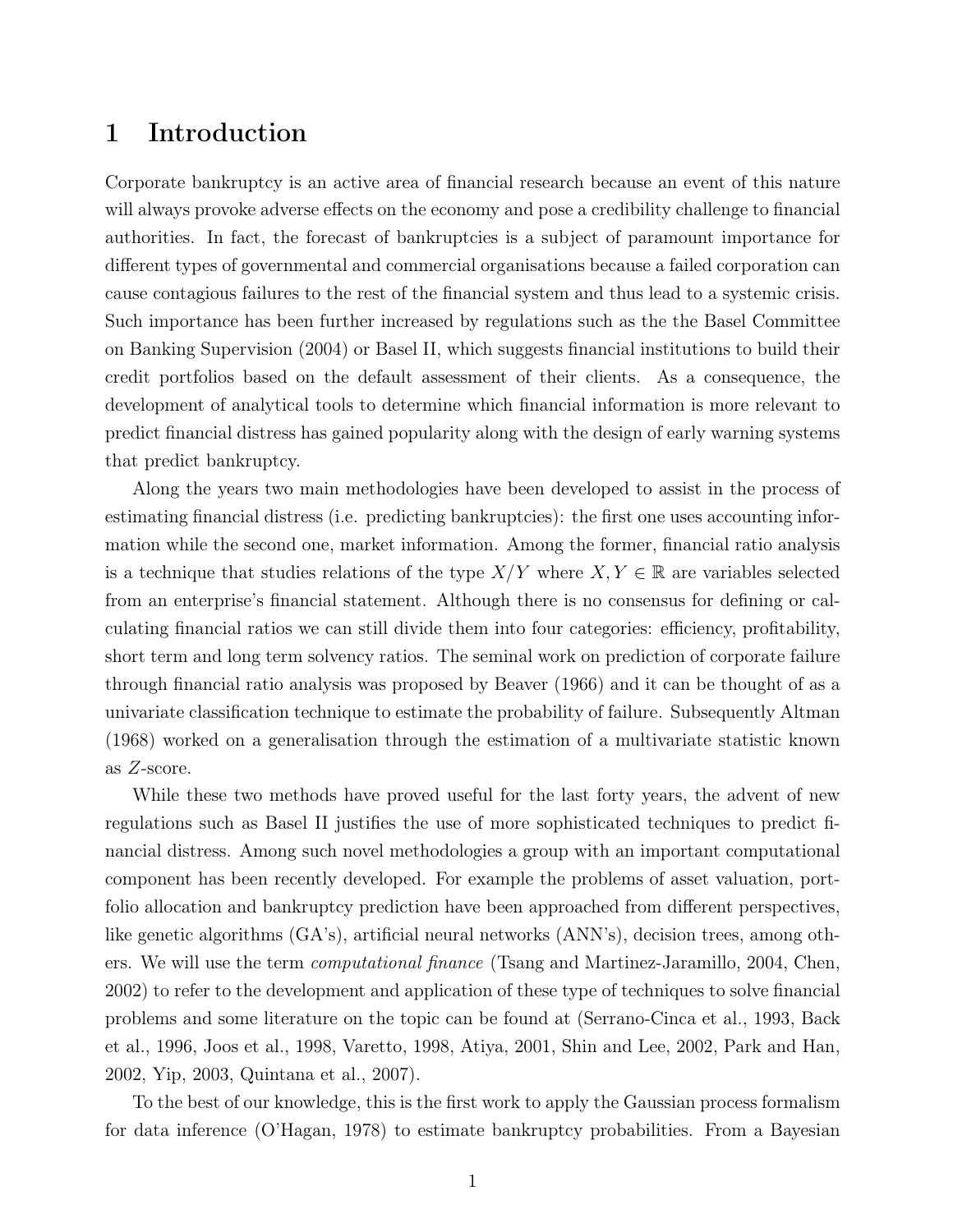perspective, GP's provide a natural way for learning a regression or classification function in terms of functional priors and some very good monographs on the topic have been written in recent years with (Rasmussen and Williams, 2006) as an example. Our work makes a contribution to the field by presenting a comparison of classical statistical techniques for classification against some recently developed machine learning algorithms. More specifically, we introduce GP's as a potentially powerful and competitive probabilistic framework for bankruptcy prediction. As an added bonus of working within the realm of GP's, we come up with a feature that allows to determine the relevance of the different financial ratios in an automatic way, something known as automatic relevance determination (ARD) in the neural networks literature.

Although the methods presented here are applicable to any type of company that handles financial ratios, data availability made us focus on the banking sector<sup>1</sup>. Analysing bankruptcies in the banking sector implies taking into account that this type of institutions must satisfy very specific legal and accounting requirements imposed to them by financial authorities, so it is adequate to take them as a special case within the universe of corporate bankruptcy. In fact generalising this task to different countries is made even more difficult when we consider that some of their own regulations do not contemplate the existence of bankruptcies.

The rest of the paper is organized as follows: Section 2 introduces bankruptcy prediction as a statistical classification problem. Sections 3 and 4 are devoted to the description of some well-known statistical techniques used for bankruptcy prediction, namely discriminant analysis and logistic regression. Section 5 describes the technical details of how a family of stochastic processes, i.e. Gaussian ones, might be used to classify data and therefore applied to our problem domain. Section 6 describes experiments carried out on a set of data from the Federal deposit insurance corporation in order to assess how Gaussian processes fare with respect to the other type of classifiers. Section 7 is a discussion about how GP's could be integrated into commercially available credit risk models. Finally Section 8 draws some conclusions about the proposed methods and outlines future work.

# 2 Bankruptcy prediction as a classification problem

We are interested in forecasting the failure of banks and also on assigning a probability value to quantify our degree of belief that this event will happen. In order to do so, we approach the bankruptcy prediction problem as a binary classification one, where each instance of a set of observed data belongs to a group of predefined classes (bankrupt or non-bankrupt) and the objective is to try to separate one class from the other with the minimum amount of

<sup>&</sup>lt;sup>1</sup>The work by Estrella et al.  $(2000)$  has a similar scope to ours.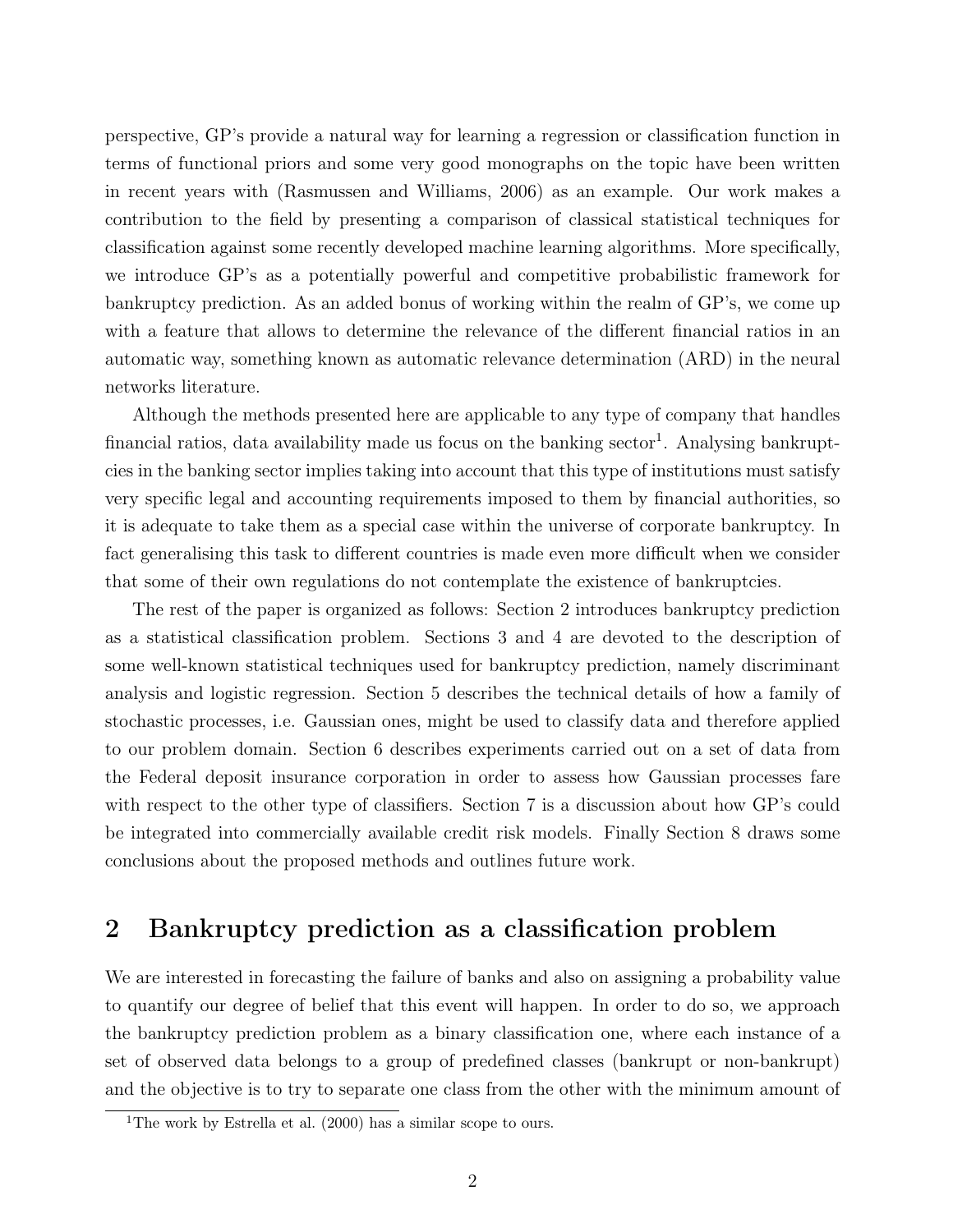error. Thus we aim to have a system that predicts whether an institution will go bankrupt or not according to some type of financial information, for example through the institution's financial ratios. This type of task is known as classification to the statistics community and supervised learning to the machine learning one.

In the next two sections we review some of the most widespread methods for data classification, among them Fisher's discriminant analysis and logistic regression. Therefore, in order to introduce the discussion, we will assume the following: (i) a classification task whereby a new observation  $O^*$  needs to be allocated to one of k available classes that are known a priori; (ii) that such classes are mutually exclusive; (iii) that for some reason the allocation procedure depends on the application of an indirect method. By *indirect* we mean that a vector of features  $x^*$  is used instead of  $O^*$ . We will assume the availability of correctly labeled training data and consequently that an exact way to classify the observations exists, but that for some reason is not feasible to apply. For example, medical diagnosis (identifying a disease) and prognosis (estimating the prospect of recovery) are typical examples where direct classification is not feasible to apply, (MacLachlan, 1991).

Another suitable case for indirect classification is the determination of the level of financial stress of a corporation because a straightforward assessment is impossible to produce; that is, a company's financial soundness simply cannot be ascertained from a direct checkup. Instead it is more appropriate to resort to indirect means, like the corporation's financial ratios to determine whether it will go bankrupt or not.

A common approach to apply this strategy relies on the retrieval of the observed financial ratios of a number N of companies along a window of time  $T$ ; where the financial ratio of each bank is denoted by a vector  $\mathbf{x}_{n,t}$ ; with subindex  $n \in \{1, N\}$  denoting the bank and  $t \in \{1, T\}$ , the time when data was observed. Because bankruptcies are rare to repeat, the data is usually considered time-invariant and therefore such dependency is dropped; in other words the following assumption is made  $\mathbf{x}_{n,t} = \mathbf{x}_n$ , which basically consists of making data *i.i.d.* A good deal of bankruptcy research has been done by taking this approach and some examples are (Altman, 1968, 2002). It should be noted that by eliminating the subindex  $t$ , the data is effectively considered a *still photograph* and in fact, this is the approach taken in this work due to data constraints. Alternative approaches to deal with estimation of the financial stress of a corporation but that integrate the temporal dimension of data are e.g (McDonald and van de Gucht, 1999) or (Duffie et al., 2007).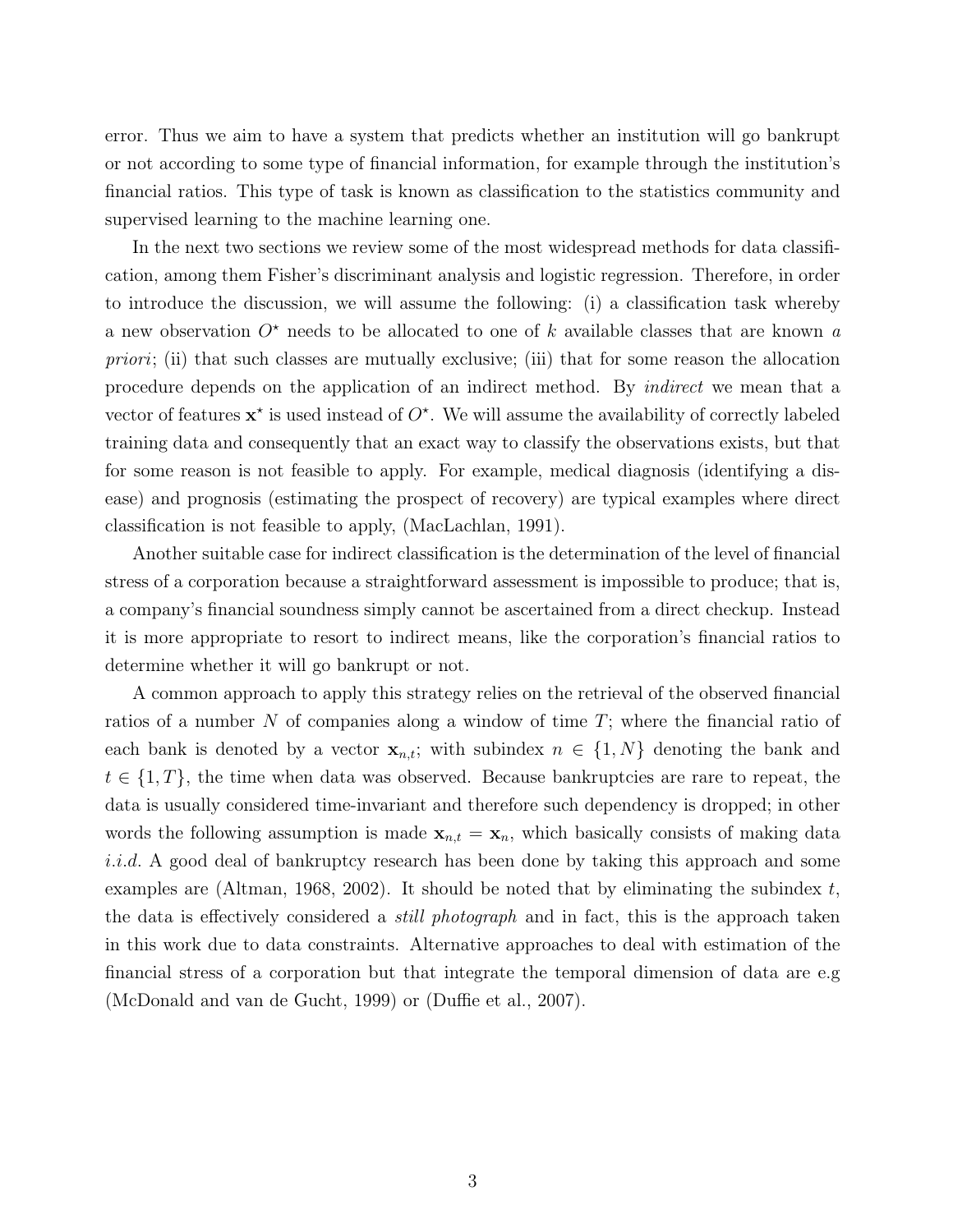## 3 Fisher's Discriminant analysis

Discriminant analysis is a popular classification technique devised by Fisher (1936) with the aim of solving a bone classification problem that he was requested to address<sup>2</sup>. This technique is concerned with the relationship between a set of data and their corresponding labels values (MacLachlan, 1991) and its goal is to specify this relationship in terms of a function that ideally separates each instance of the training data according to their label. In the remainder of the paper we will refer to discriminant analysis as FDA. In this section we briefly review FDA for the specific case of binary classification and in such a way that lays the ground for the introduction of logistic regression and Gaussian processes for classification. We concentrate on discriminant analysis because it forms the basis of Altman's Z-score, which is one of the best well-known techniques to assess financial distress.

### 3.1 Problem setup

Consider a set of training data  $\mathcal{D} = (\mathbf{X}, \mathbf{y}) = \{(\mathbf{x}^{(n)}, y^{(n)})\}_{n=1}^N$  and denote by  $\mathbf{x}^{(n)}$  a single observation in a d-dimensional space and by  $y^{(n)} \in \{1,0\}$ , the categorical variable or label assigned to the observation. An observation  $\mathbf{x}^{(n)}$  consists of the set of financial ratios recorded at a fixed point in time for a given bank  $n$ , which was at that time either bankrupt or not, i.e.  $y^{(n)}$ . Mathematically, the aim of discriminant analysis is to assign a new observation  $O^*$ into one of the  $k = 2$  available classes and the discriminant will do so by finding a vector of parameters **w** that will be optimal in some sense. In fact, the space  $\mathbb{R}^d$  will be divided into k regions by hyperplanes in  $\mathbb{R}^{d-1}$  to do the separation.

The process is best explained in a pictorial way. Figure 1 shows a dataset composed of two classes being separated by a discriminant function  $D(\mathbf{w})$  perpendicular to w. Each data point  $\mathbf{x}^{(n)}$  is projected over w, such that the distance between the projected means  $d = (\mu_0 - \mu_1)$  is as wide as possible while the scatter around the projections  $(\sigma_0^2 + \sigma_1^2)$  is as small as possible as well. The projection is achieved by taking the dot product  $f^{(n)} = \mathbf{w}^T \mathbf{x}^{(n)}$  ( $\forall n$ ), thus the quality of the solution depends on the tilt of the vector w. Observe that a classifier might be obtained by verifying the sign of the projected points with respect to  $D(\mathbf{w})$ , i.e. assign every instance on  $D(\mathbf{w}) \geq 0$  to class 1 and to class 0 otherwise. Posterior class probabilities  $p(\mathcal{C}_1|\mathbf{x})$  and  $p(\mathcal{C}_0|\mathbf{x}) = 1 - p(\mathcal{C}_1|\mathbf{x})$ , may also be derived by assuming the projections come from Gaussian densities.

Under this setting, Fisher (1936) was the first to conclude that the vector w is given by maximising the ratio of between to within-class variances,

<sup>2</sup>Some human remains discovered in a burial site in Egypt were required to be sexed, i.e. determined whether they belonged to female or male specimens, (Fisher, 1936).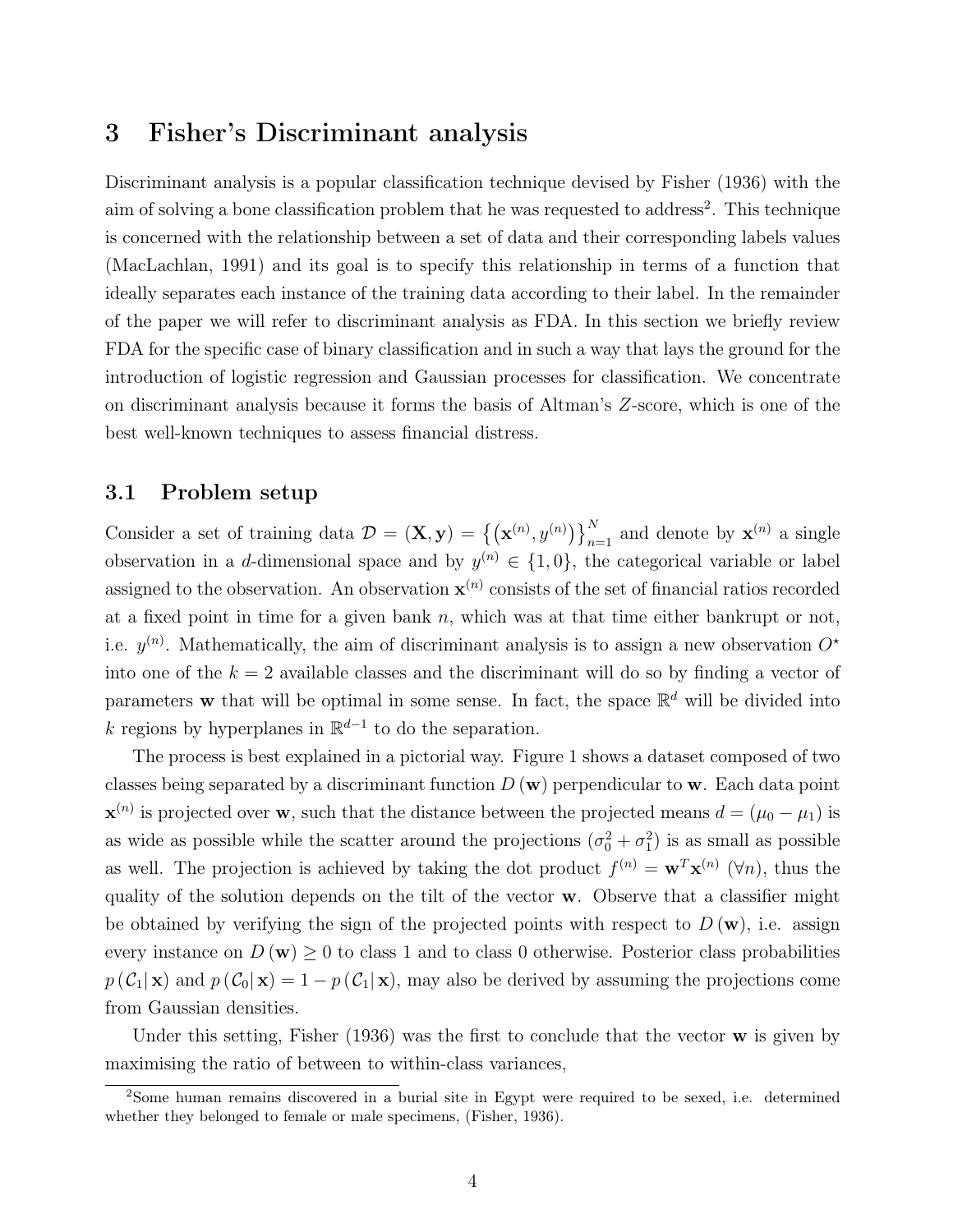

Figure 1: Fisher discriminant analysis example. Two clusters of data being projected onto the direction of discrimination w. Members of each class are represented as 'pluses' or 'dots'. The quality of the discriminant depends on the separation between the projected class means  $\mu_0$  and  $\mu_1$ and the scatter of the projected classes  $\sigma_0^2$  and  $\sigma_1^2$ . In the plot, the projection of  $\mathbf{x}^{(n)}$  over w is referred as  $f^{(n)}$ .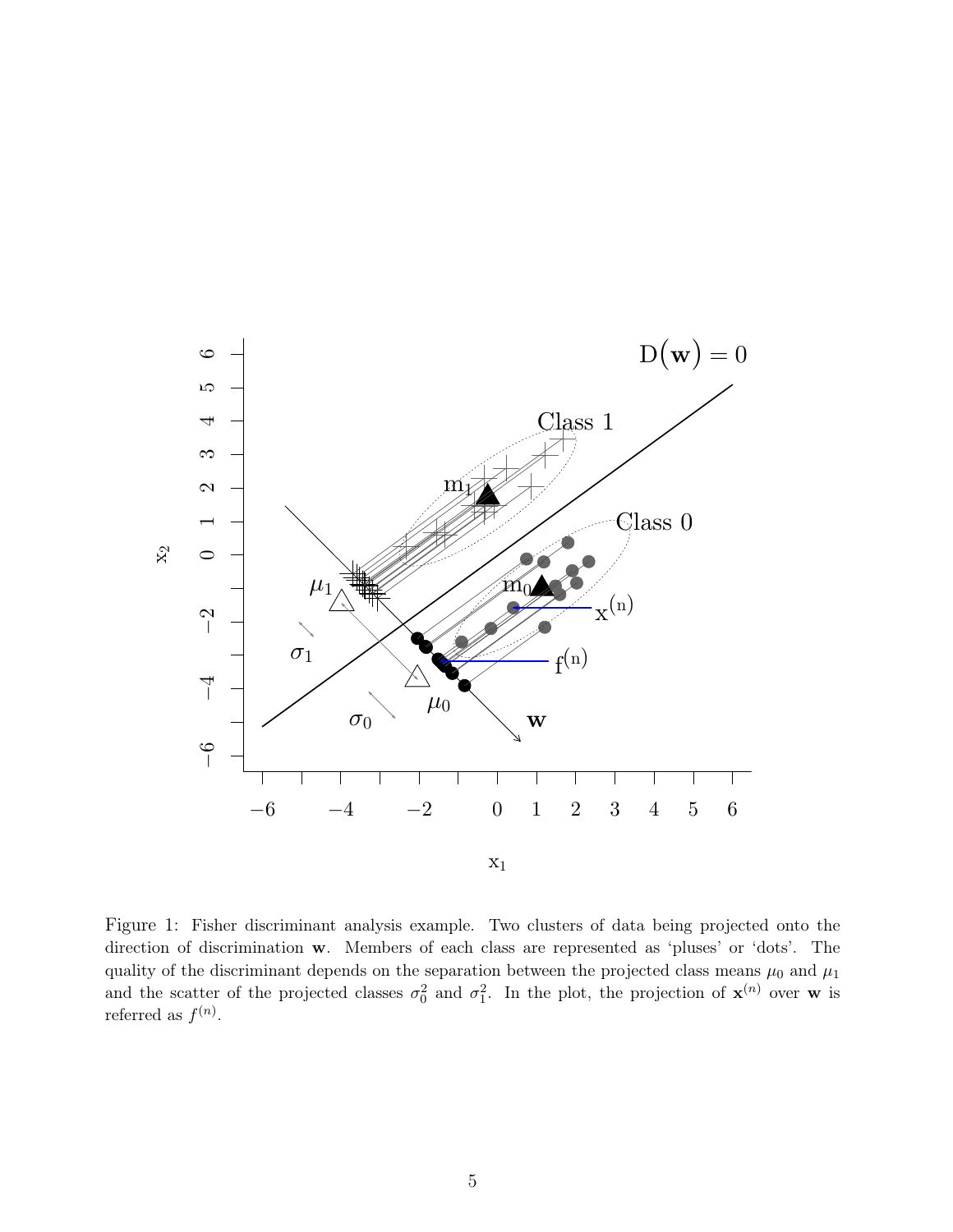$$
J = \frac{(\mu_1 - \mu_0)^2}{\sigma_1^2 + \sigma_0^2}.
$$
 (1)

Where we have used the subindex  $q = \{0, 1\}$  to denote instances belonging to either of the classes. Given that

$$
\mu_q = \sum_{n \in q} \frac{1}{N_q} \mathbf{w}^T \mathbf{x}_q^{(n)}
$$

and

$$
\sigma_q^2 = \sum_{n \in q} \frac{1}{N_q} \left( \mathbf{w}^T \mathbf{x}_q^{(n)} - \mu_q \right)^2,
$$

coefficient J can be expressed in terms of w and with some straightforward manipulation we arrive to

$$
J(\mathbf{w}) = \frac{\mathbf{w}^T \Sigma_B \mathbf{w}}{\mathbf{w}^T \Sigma_w \mathbf{w}},
$$
\n(2)

where the matrices

$$
\Sigma_B = (\mathbf{m}_1 - \mathbf{m}_0) (\mathbf{m}_1 - \mathbf{m}_0)^T
$$

and

$$
\boldsymbol{\Sigma}_{w}=\sum_{q\in\{0,1\}}\sum_{n=1}^{N_{q}}\left(\mathbf{x}_{q}^{(n)}-\mathbf{m}_{q}\right)\left(\mathbf{x}_{q}^{(n)}-\mathbf{m}_{q}\right)^{T}
$$

are known as between and within-class covariance matrices, respectively. A solution to the discriminant problem consists of taking the derivative of Equation 2 w.r.t. w and solving. Zeroing the gradient and through some re-arrangement we get

$$
\hat{\mathbf{w}} \quad \propto \quad \Sigma_{w}^{-1} \left( \mathbf{m}_0 - \mathbf{m}_1 \right), \tag{3}
$$

which is the expression we were looking for.

Therefore class predictions for new observations  $x^*$  are readily available by projecting the data point over the estimated direction of discrimination  $\hat{\mathbf{w}}$  and verifying the sign of the projection, i.e.

$$
f^* = \hat{\mathbf{w}}^T \mathbf{x}^* + b \ge D(\hat{\mathbf{w}}); \tag{4}
$$

where  $b$  is the offset or threshold coefficient. Note that FDA does not yield a direct estimate of class probabilities and in this sense it is a non-probabilistic method.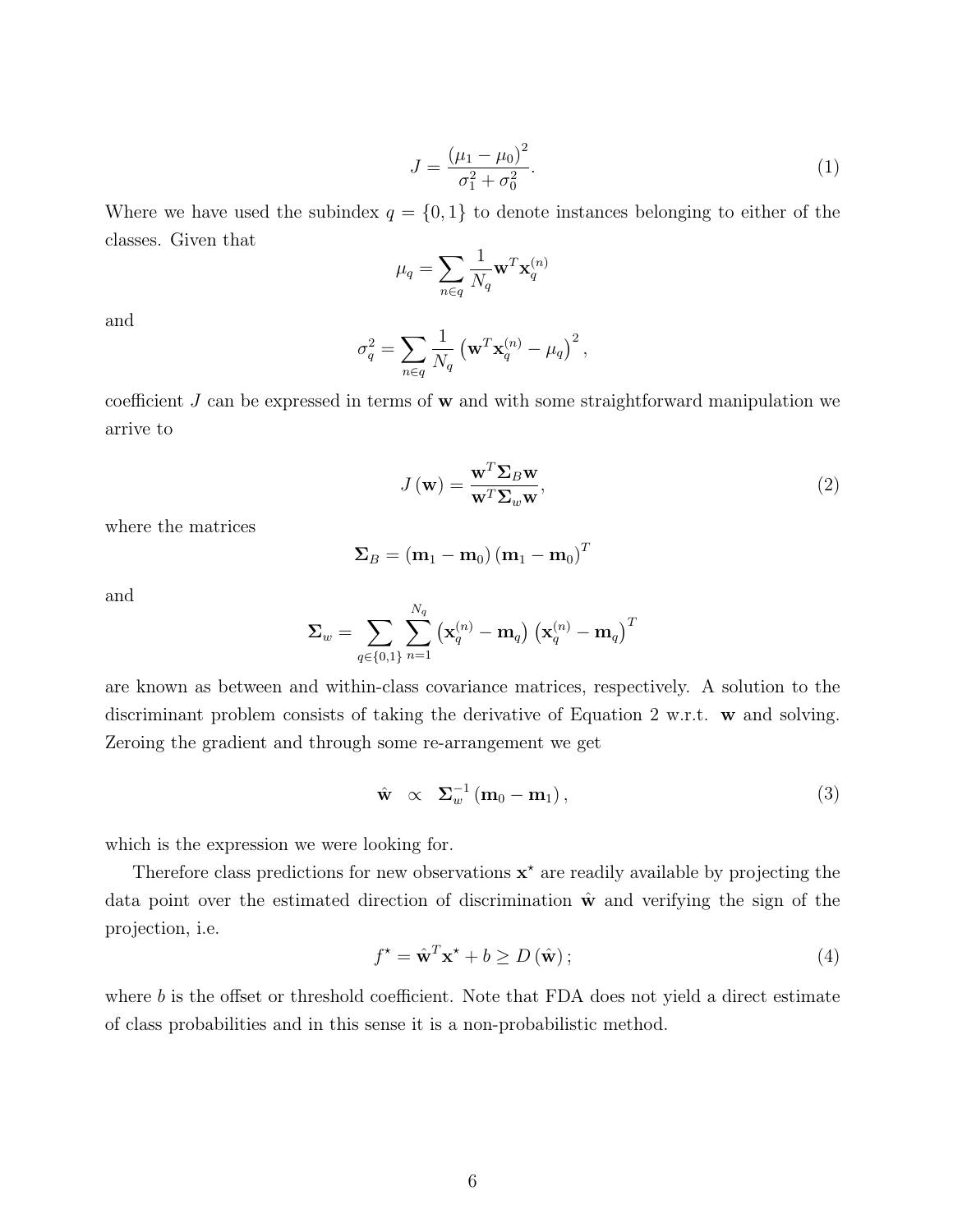## 4 Discriminative models for classification

We now focus our attention on probabilistic methods for classification. That is, we want predictions on data to take directly the form of class probabilities and not of values that need a post processing stage to be interpreted as such, as it happens with FDA. We first observe that classification problems might be addressed in similar terms to those of standard regression, that is by explicitly specifying a likelihood function (or cost function) that models the data generation process of the observations one can proceed with parameter estimation through the application of techniques such as maximum likelihood. In this section we introduce logistic regression, which is probably one of the most popular probabilistic methods for classification.

### 4.1 Logistic regression

Going back to the allocation problem of Section 2, we still want to make a class assignment for observation  $O$  and the most natural approach is to consider  $x$  and  $y$  as random variables and work with the joint density  $p(x, y)$  that arises from them.<sup>3</sup> Applying the rules of probability, the joint can be factorised as  $p(x|y)p(y)$  or as  $p(y|x)p(x)$  and from these representations stem the two different approaches for probabilistic data classification. The first approach is usually referred to as generative because it models the data generating process in terms of the class conditional density  $p(\mathbf{x}|y)$ , which combined with the class prior  $p(y)$  allows to obtain the posterior

$$
p(y|\mathbf{x}) = \frac{p(\mathbf{x}|y) p(y)}{p(\mathbf{x}|y=1) p(y=1) + p(\mathbf{x}|y=0) p(y=0)}.
$$

The second approach is called *discriminative* because it focuses on modelling  $p(y|\mathbf{x})$  directly and will be the one we will concentrate on in this paper. In both the generative and discriminative approaches it is necessary to make modelling assumptions, for example deciding what type of density to use for representing  $p(\mathbf{x}|y)$  or  $p(y|\mathbf{x})$ .

A straightforward way to obtain a discriminative classifier is to convert the output of a regression function into the class probability being sought, for example by applying a response function.<sup>4</sup> That is consider a regression function  $f(\cdot)$  whose domain is  $(-\infty,\infty)$  then by 'squashing' it into the range [0, 1] we will have obtained the desired classifier. An example is the logistic regression model

$$
p(y = 1|\mathbf{x}) = g(\mathbf{w}^T \phi(\mathbf{x})), \qquad (5)
$$

<sup>&</sup>lt;sup>3</sup>We recall that **x** is a vector of observed features obtained through indirect means whereas  $y$  is a canonical variable representing the class.

<sup>&</sup>lt;sup>4</sup>The response function is the inverse of the *link* function used in statistics.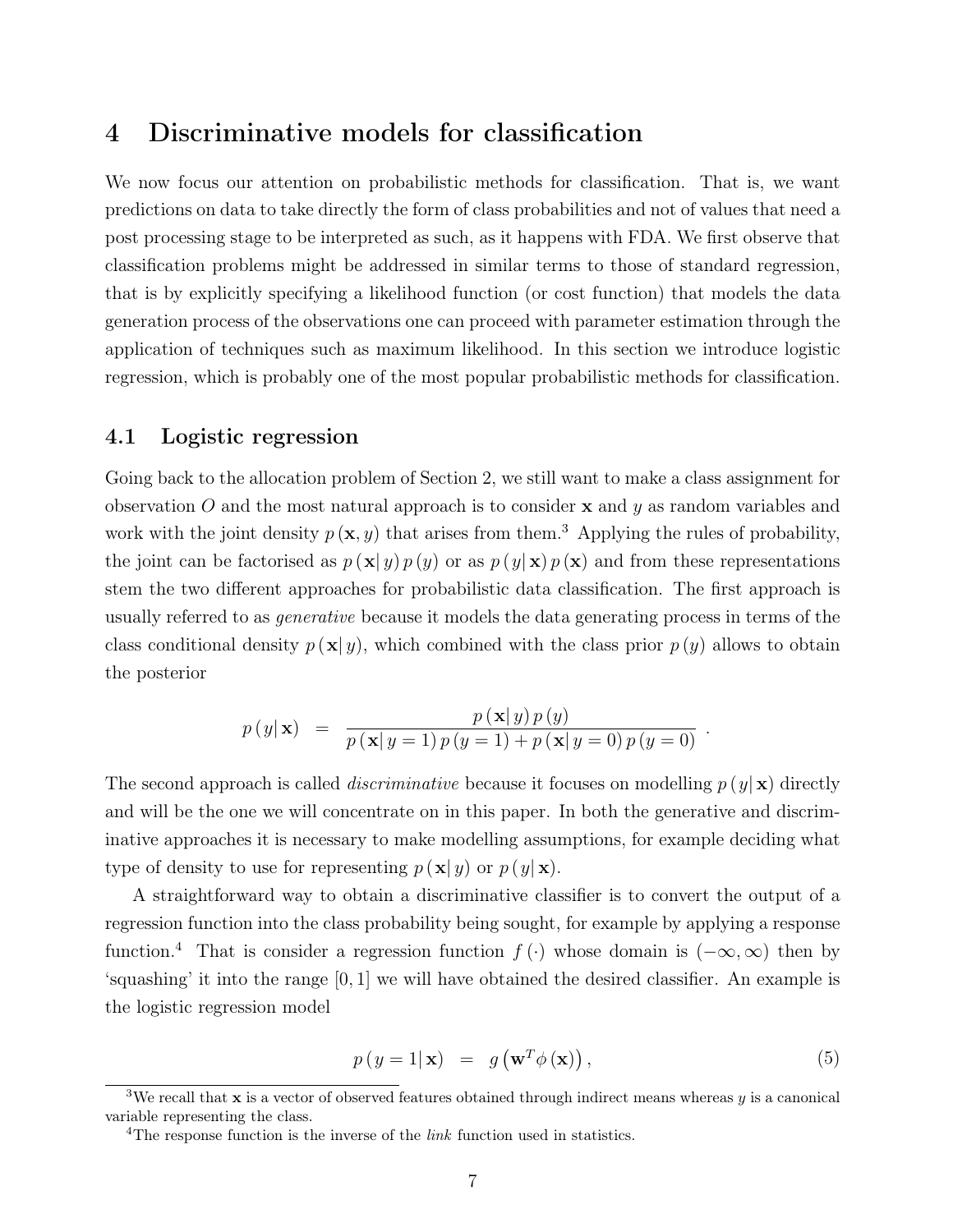whose response function is

$$
g(z) = \frac{1}{1 + \exp(-z)}.
$$
 (6)

Note that (5) is a combination of a linear model, parameterised by  $\bf{w}$ , a basis function  $\phi(\cdot)$ and the logistic response function  $g$ . An alternative function is the cumulative Gaussian  $g(z) = \int_{-\infty}^{\infty} \mathcal{N}(x|0,1) dx$  which produces what is known as a probit model.

Given a training set  $\mathcal{D} = (\mathbf{X}, \mathbf{y})$ , with  $y^{(n)} \in \{1, 0\}$ , we can use the problem setup of Section 3 to interpret how a logistic regression works. We can think back again that the goal is to find a vector of weights, such that the projections of data over it will be separated maximally according to a specified criterion. However, the criterion will not be Rayleigh's quotient (1) anymore but rather the likelihood function (5) and therefore a new optimisation problem will arise,

$$
\hat{\mathbf{w}} = -\underset{\mathbf{w}}{-\arg\min} \ln p(\mathbf{y}|\mathbf{X}, \mathbf{w})
$$
\n
$$
= -\underset{\mathbf{w}}{\arg\min} \sum_{n=1}^{N} \left\{ y^n \ln \sigma(a_n) + (1 - y^n) \ln (1 - \sigma(a_n)) \right\},\tag{7}
$$

where  $a_n = \mathbf{w}^T \mathbf{x}^{(n)}$ .

An estimate for  $\hat{\mathbf{w}}$  may be obtained through numeric methods (Bishop, 2006). In contrast with FDA, predictions are available by feeding the estimate  $\hat{\mathbf{w}}$  and the test point  $\mathbf{x}^*$  into the logistic function (6) and this time a probability of class-membership will be automatically produced. Suppose that the basis  $\phi(\cdot)$  is the identity, the probability becomes  $p(y^* = 1 | \mathbf{x}^*) =$  $g\left(\hat{\mathbf{w}}^T\mathbf{x}^{\star}\right)$ .

## 5 Gaussian processes for regression and classification

Gaussian processes (GP's) are a generalisation of multivariate Gaussian densities to infinite continuous function sets (Rasmussen, 2004) and have been used for data inference tasks for at least one hundred years; for example Thiele (1903) was one of the earliest proponents. However modern applications of GP's began with the work of mining engineer Krige (1966) and later with that of Kimeldorf and Wahba (1970), O'Hagan (1978) and Wahba (1990). The term process is used to refer to a collection of indexed random variables  $[f^{(1)},...,f^{(N)}]$ that (i) can be defined through a common probability density, in this case a Gaussian, and (ii) that satisfies some consistency and permutation properties; see (Grimmett and Stirzaker, 2004) for a definition of a consistent process.

Gaussian processes keep close connections with ANN's whenever the two of them are treated from a Bayesian viewpoint (Neal, 1996). However, in contrast with ANN's, Gaussian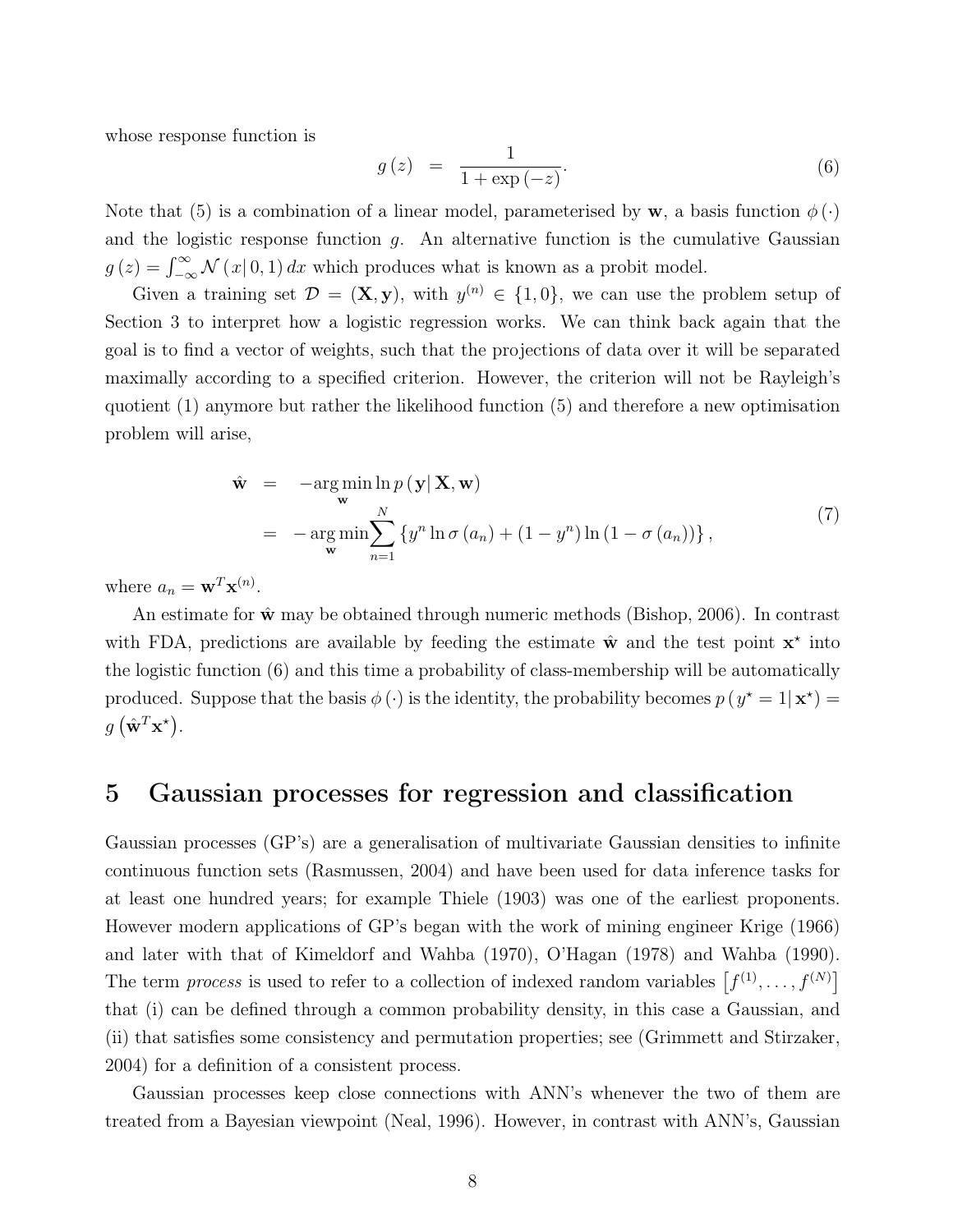processes offer the advantage of flexible modelling without the overhead of having to adapt a large number of parameters, something that has commonly hindered the application of ANN's in many problem domains. Some work of computational finance that specifically addresses bankruptcy prediction in terms of ANN's is (Atiya, 2001).

In this section we discuss linear regression and its complementary approach, GP regression, both from a Bayesian perspective. In fact, it can be shown that both approaches are equivalent but that under certain circumstances it is more convenient to apply one over the other. The ensuing discussion will enable the introduction of some different guises of GP's for data classification: Gaussian process classifiers, least-squares support vector machines, among others. The Bayesian approach to linear regression is discussed in texts like (Box and Tiao, 1973) for example, whereas GP regression in more modern ones like (Mackay, 2003, Rasmussen and Williams, 2006).

### 5.1 Bayesian linear regression: the parameter space approach

The following discussion in mostly based on (Williams, 1999). Let us consider what may be called generalised linear regression because we will be using a fixed set of basis functions  ${\{\phi_i(\mathbf{x})\}}_{i=1}^m$ . Suppose then a set of training data  $\mathcal{D} = {\{\{\mathbf{x}^{(n)}, t^{(n)}\}}\}_{n=1}^N$ , an underlying function  $f$ , which we are interested to infer and that inputs and targets are related in a linear way through  $t^{(n)} = f^{(n)} + \epsilon$ ; with  $f^{(n)} = \mathbf{w}^T \phi\left(\mathbf{x}^{(n)}\right)$  and  $\epsilon \sim \mathcal{N}(0, \sigma_v^2)$ . Then an embodiment of the information extracted from the data will be given by the posterior distribution over the parameters w, which is expressed in terms of Bayes' rule as

$$
p(\mathbf{w}|\mathcal{D}) = \frac{p(\mathcal{D}|\mathbf{w})p(\mathbf{w})}{p(\mathcal{D})};
$$
\n(8)

where  $p(\mathcal{D}|\mathbf{w})$  is known as the likelihood function and  $p(\mathbf{w})$  as the prior. If observations are i.i.d.<sup>5</sup> the likelihood may very well be represented by  $t^{(n)} \sim \mathcal{N}\left(\mathbf{w}^T\phi\left(\mathbf{x}^{(n)}\right), \sigma_v^2\right)$ , whereas the prior as  $\mathbf{w} \sim \mathcal{N}(\mathbf{0}, \Sigma_{wt})$ . Under such assumptions it is very easy to show that the posterior will take the form

$$
p\left(\left.{\bf w}\right|{\cal D}\right)={\cal N}\left(\mathbf{w}_{_{MAP}},\mathbf{A}_{r}\right),
$$

where the mean vector

$$
\mathbf{w}_{\scriptscriptstyle MAP} = \beta \mathbf{A}_r^{-1} \mathbf{\Phi}^T \mathbf{t},\tag{9}
$$

and the covariance matrix  $\mathbf{A}_r = \Sigma_{wt}^{-1} + \beta \mathbf{\Phi}^T \mathbf{\Phi}$ , with  $\mathbf{\Phi}$  being the so-called design matrix and  $\beta = 1/\sigma_v^2$  the precision. We remark that the posterior covariance  $\mathbf{A}_r$  is an  $m \times m$  matrix.

From a data modelling perspective, the ultimate purpose is not to derive the posterior

<sup>5</sup>Which is one of the tenets of this work.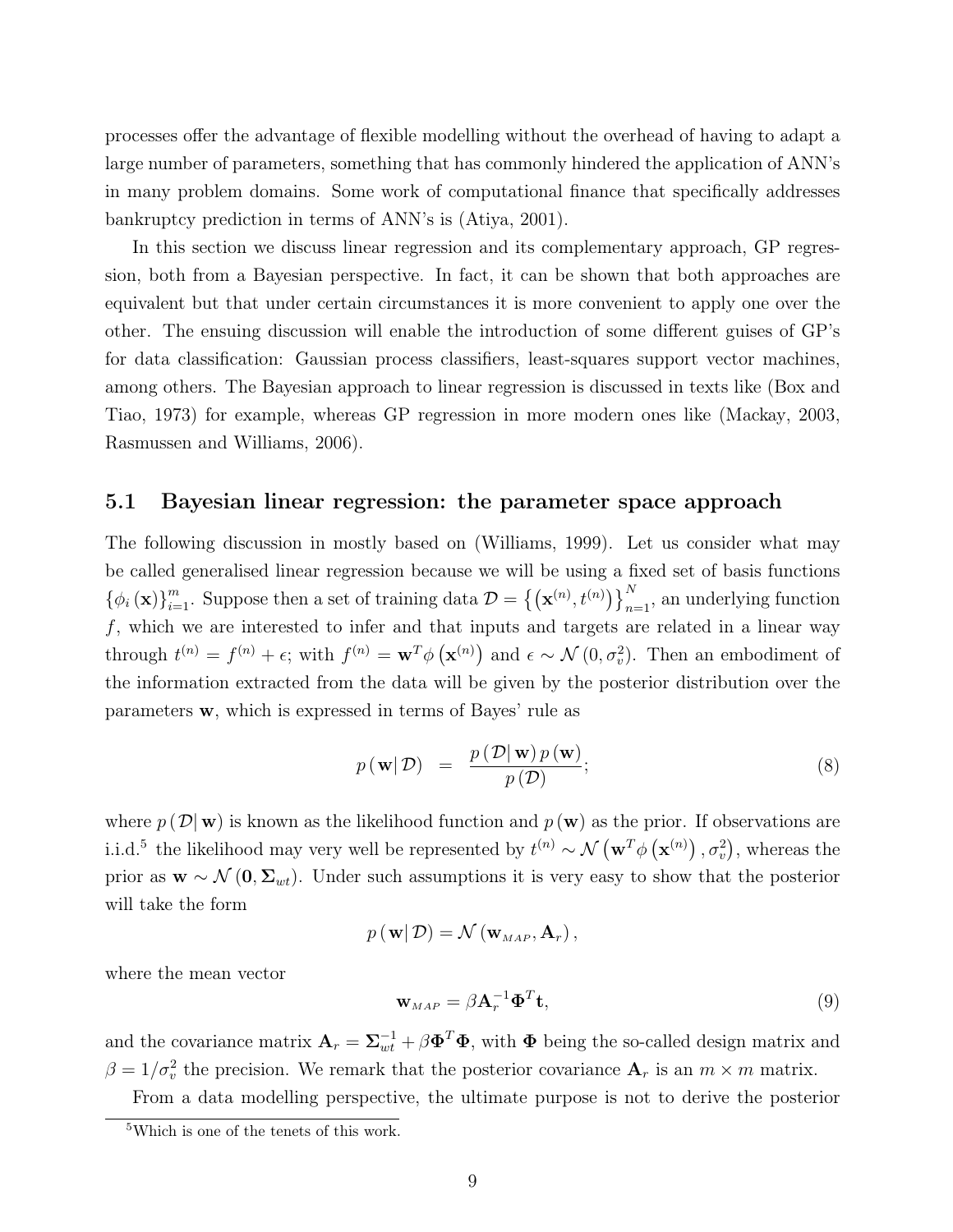distribution but rather make predictions  $f^*$  for unobserved data  $\mathbf{x}^*$ , which in the present case is done by evaluating

$$
p(f^{\star}|\mathcal{D}) = \int p(f^{\star}|\mathcal{D}, \mathbf{w}) p(\mathbf{w}|\mathcal{D}) \partial \mathbf{w}
$$
  
=  $\mathcal{N}(\bar{f}^{\star}, (\sigma^{\star})^2).$  (10)

Note that the above integral is a weighted average of conditional expectations over the posterior<sup>6</sup>. Expressions for the mean and variance are given by

$$
\bar{f}^{\star} = \mathbf{w}_{MAP}^{T} \phi\left(\mathbf{x}^{\star}\right) \tag{11}
$$

and

$$
\sigma_f^2(\mathbf{x}^*) = \phi(\mathbf{x}^*)^T \mathbf{A}_r^{-1} \phi(\mathbf{x}^*), \qquad (12)
$$

respectively. Regarding the mean result, if we consider a classification setting, it is straightforward to show  $\mathbf{w}_{MAP}$  (9) is equivalent to  $\hat{\mathbf{w}}_{FDA}$  (3) by simply clamping the targets to the label values (Bishop, 1995). It should be noted that in order to obtain the predictive variance var  $t(\mathbf{x}^*)$  it is necessary to add  $\sigma_v^2$  to  $\sigma_f^2(\mathbf{x}^*)$  to account for the additional variance due to the noise, since the two sources of variation are uncorrelated (Williams, 1999).

### 5.2 Gaussian processes for regression: the function space approach

In the previous section we saw how the uncertainty in a typical regression problem was described in terms of a probability distribution over the parameters  $\bf{w}$ . It is also possible to deal directly with uncertainty with respect to the function values at the points we are interested in and this is the function-space (or GP) view of the problem, as stated by Williams (1999). The key point for departing from the parameter-based approach for data modelling is to realise the projections  $f^{(n)}$ 's can also be treated as random variables. Specifically, by assuming a finite instantiation  $\mathbf{f} = \left[f^{(1)},\ldots,f^{(N)}\right]^T$  defined in a consistent way we will have a random process, which will be a GP, if f is described by a multivariate Gaussian density (Mackay, 1998).

In particular, we will assume that every  $f^{(n)}$  depends on an input  $\mathbf{x}^{(n)}$  with index n, such that  $f^{(n)} = f(\mathbf{x}^{(n)})$ . Note this definition implies that parameterising the f's with w is irrelevant for the modelling process. Nevertheless, the justification of the GP assumption is supported by the fact that placing a Gaussian prior over the parameters w induces a Gaussian prior distribution over the set of instantiations  $f$ , provided that  $f$  is a linear function of  $w$ .

Thus assuming training data  $\mathcal D$  has been observed, a posterior distribution will need to

<sup>&</sup>lt;sup>6</sup>We have omitted dependencies on  $x^*$  to keep the notation uncluttered.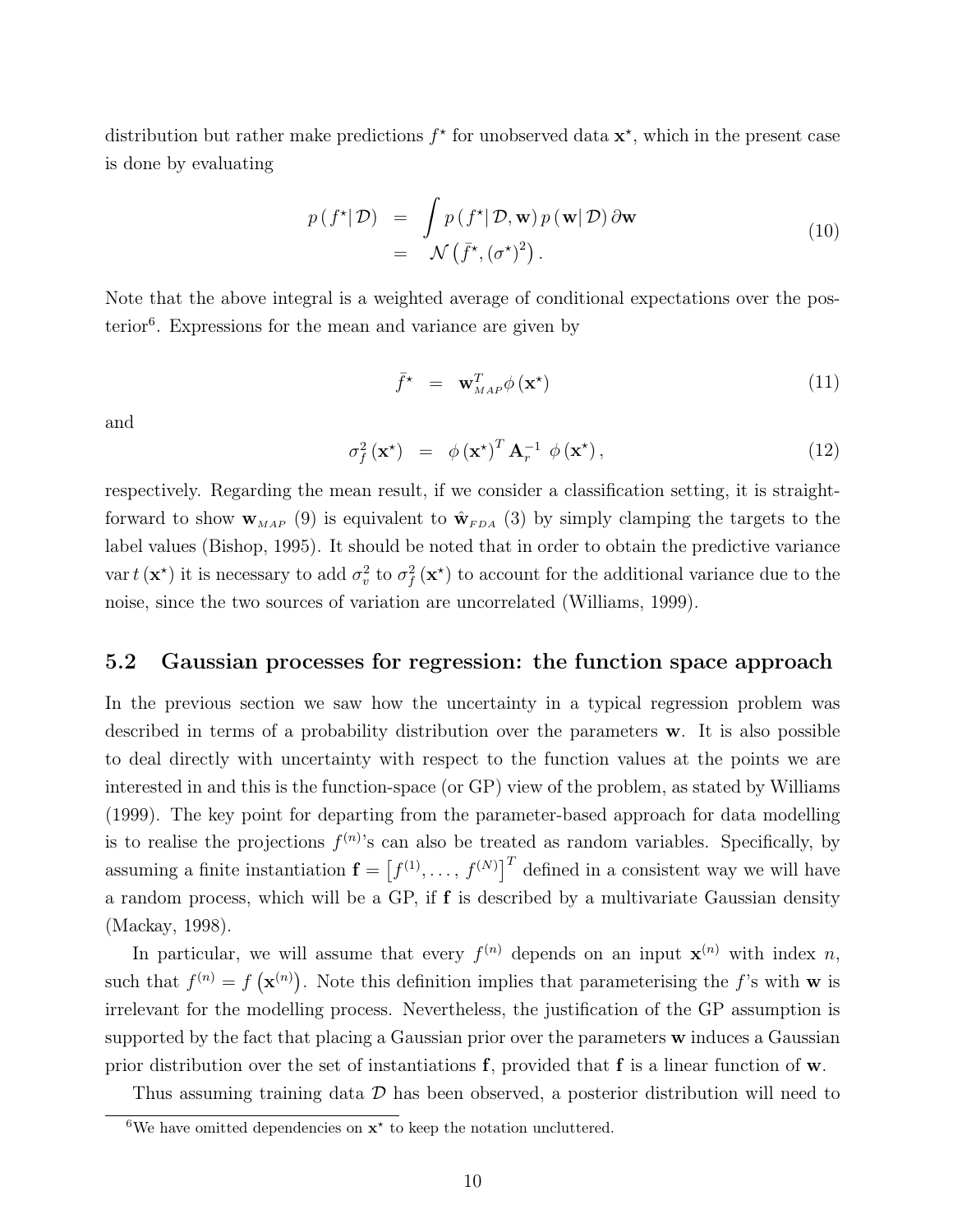be inferred in similar terms to those of Section 5.1. Regarding the specification of a prior of the GP type, it will be defined by a mean function  $m(\mathbf{x})$  and a covariance function  $k(\mathbf{x}, \mathbf{x}')$ . In other words  $p(f) = \mathcal{N}(\mathbf{0}, \mathbf{K})$  with matrix  $\mathbf{K} \in \mathbb{R}^{N \times N}$  populated with entries of the form  $k(\mathbf{x}^i, \mathbf{x}^j)$   $\forall i, j$ . If the likelihood  $p(\mathcal{D}|\mathbf{f})$  is Gaussian, that is if  $\mathcal D$  is composed by a set of noisy observations  $t^{(n)} = f^{(n)} + \epsilon$ , with  $\epsilon \sim \mathcal{N}(0, \sigma_v^2)$ , it can be shown that application of Bayes' rule will lead to

$$
p(\mathbf{f}|\mathcal{D}) \propto p(\mathcal{D}|\mathbf{f})p(\mathbf{f}) = \mathcal{N} (\mathbf{K} (\sigma_v^2 \mathbf{I} + \mathbf{K})^{-1} \mathbf{t}, \sigma_v^2 (\sigma_v^2 \mathbf{I} + \mathbf{K})^{-1} \mathbf{K}),
$$
(13)

where vector  $\mathbf{f} = \left[f\left(\mathbf{x}^{(1)}\right), \ldots, f\left(\mathbf{x}^{(N)}\right)\right]^T$  and  $\mathbf{t} = \left[t^{(1)}, \ldots, t^{(N)}\right]^T$ , (Seeger, 2004). The posterior distribution is thus influenced by the prior and this is ascertained in (13) by observing that posterior mean and covariance depend on the matrix  $K$ , which is the prior covariance.

So far, the posterior over the training data  $p(f|\mathcal{D})$  has been inferred but the most important task is to predict test points. This only requires that once we observe  $\mathcal D$  we determine the posterior predictive distribution for a point  $f^* = f(\mathbf{x}^*)$ , that is outside the training set. This is readily done by applying

$$
p(f^*|\mathcal{D}) = \int p(f^*|\mathbf{f}) p(\mathbf{f}|\mathcal{D}) \partial \mathbf{f}.
$$
  
=  $\mathcal{N}\left(\mathbf{k}(\mathbf{x}^*)^T (\mathbf{K} + \sigma_v^2 \mathbf{I})^{-1} \mathbf{t}, k (\mathbf{x}^*, \mathbf{x}^*) + \mathbf{k} (\mathbf{x}^*)^T, \left(\mathbf{K} + \sigma_v^2 \mathbf{I}\right)^{-1} \mathbf{k} (\mathbf{x}^*)\right)$  (14)

where the vector  $\mathbf{k}(\mathbf{x}^*) \in \mathbb{R}^{N \times 1}$  is filled with scalars of the form  $k(\mathbf{x}^{(n)}, \mathbf{x}^*)$ , for  $n = 1, ..., N$ . We remit the avid reader to (Williams, 1999) for a demonstration of the equivalence of the results (10) and (14).

Given that the weight and function space view are equivalent, it is worth asking which one is more convenient to apply. From a computational perspective, both approaches rely on a matrix inversion, which in the weight-space approach is that of  $\mathbf{A}_r$ , an  $m \times m$  matrix (Section 5.1); whereas in the function space it is that of  $\mathbf{K} + \sigma_v^2 \mathbf{I}$ , an  $N \times N$  matrix. In general, for many types of regression,  $m \ll N$  and the weight space approach will be preferred. However for certain types of linear prediction,  $m$  will be infinite and the only possible approach will be the function-space view. Recall the computational complexity of inverting a matrix  $\mathbf{M} \in \mathbb{R}^{\ell \times \ell}$  is  $\mathcal{O}(\ell^3)$ , where  $\ell$  is the number of rows (Golub and Van Loan, 1996). Further insights into the convenience of the function space approach to regression are contained in (Williams, 1999) and (Schölkopf and Smola, 2002).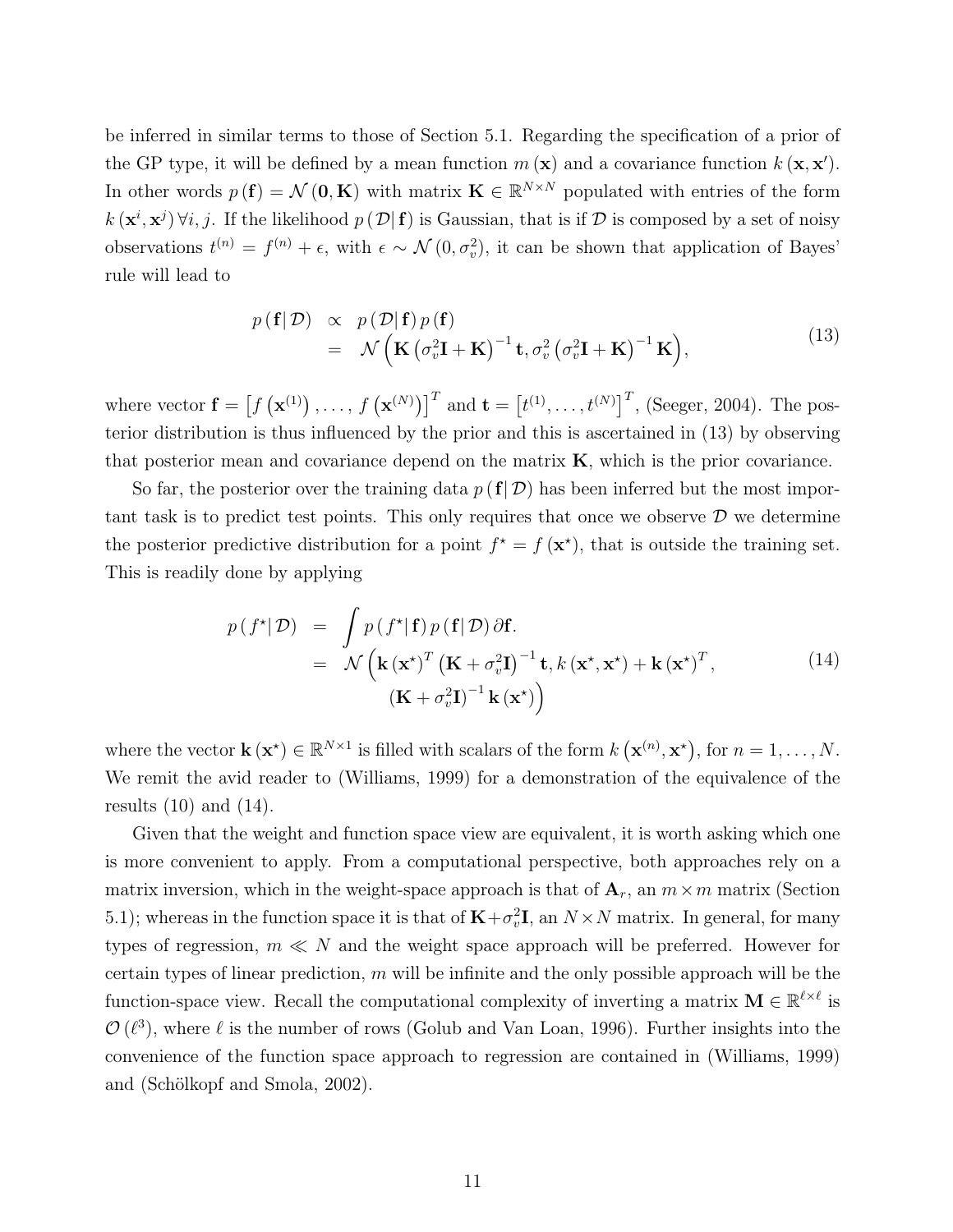

Figure 2: This figure shows 3 samples taken from prior and posterior GP's. (a) Samples from a prior  $p(f) = \mathcal{N}(0, K)$ . (b) Given some training data  $D$ , the plot shows samples taken from the posterior  $p(f^*|D)$  of Equation 14. In both plots an RBF covariance (15) was used Figure 2: This figure shows 3 samples taken from prior and posterior GP's. (a) Samples from a prior  $p(\mathbf{f}) = \mathcal{N}(\mathbf{0}, \mathbf{K})$ . (b) Given some some training data D, the plot shows samples taken from the posterior  $p(f^{\star} | \mathcal{D})$  of Equation 14. In both plots an RBF covariance (15) was used to compute matrix  $K$ . Note that in (b) the functions continue to be smooth, but this time are pinned down by the observed points. to compute matrix K. Note that in (b) the functions continue to be smooth, but this time are pinned down by the observed points.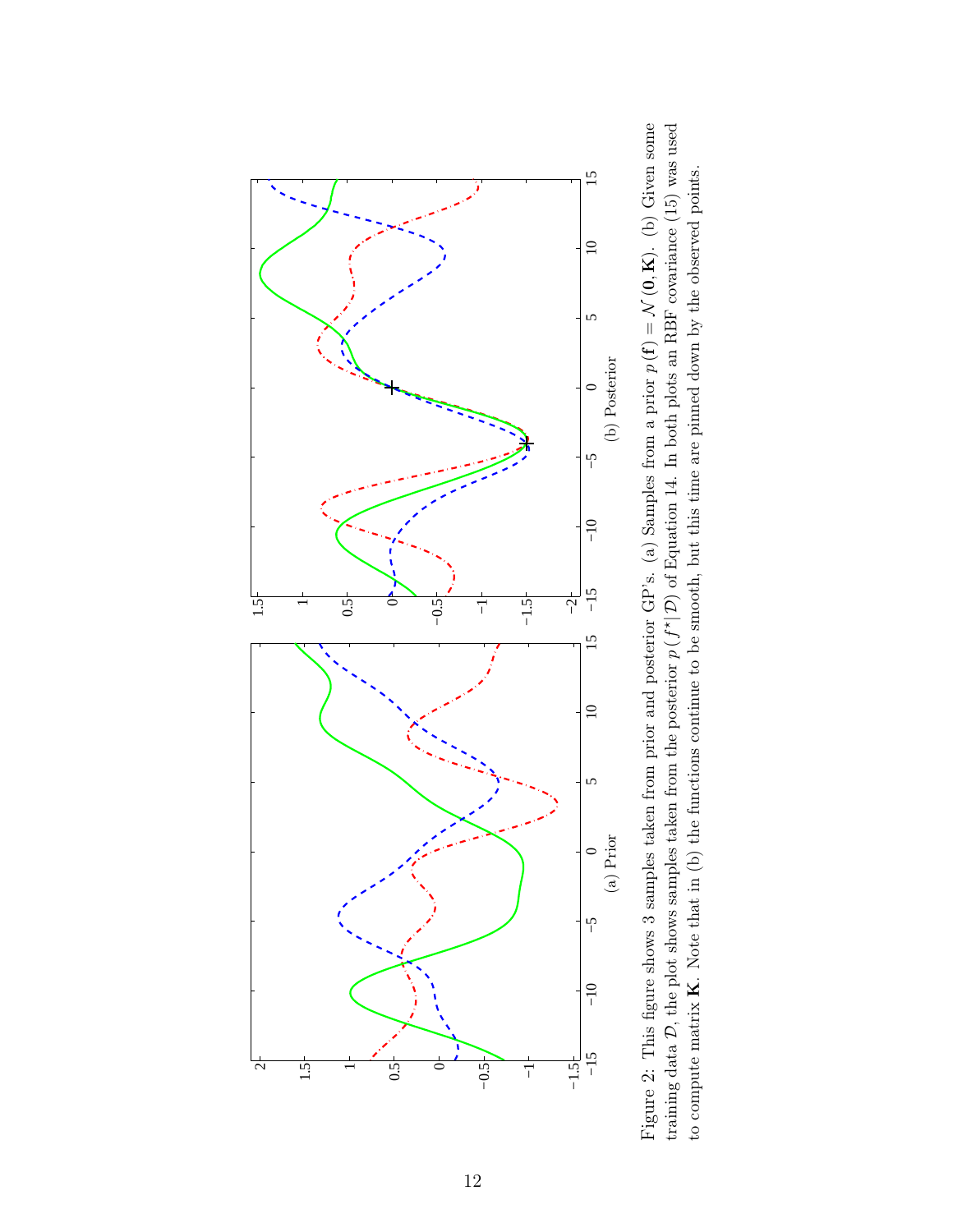#### 5.2.1 The covariance function

Most applications of GP's assume the mean function  $m(\mathbf{x})$  is centred around 0, so the core of the formalism lies in the type of covariance function being used. Therefore it is worth analysing some of their features, for example in this work we only use *isotropic* functions of the form  $k(\mathbf{x}, \mathbf{x}') = k(r)$ , with  $r = ||\mathbf{x} - \mathbf{x}'||$ . In isotropic covariances, the correlation between observations is independent of their absolute position; only their difference in terms of a norm counts. For example, by taking an Euclidean norm we ensure that points  $x$  and  $x'$ lying close to each other will give rise to high correlation, therefore making  $f(\mathbf{x})$  and  $f(\mathbf{x}')$ close to each other as well. An example of an isotropic covariance we use is

$$
k(f(\mathbf{x}^i), f(\mathbf{x}^j)) = k(\mathbf{x}^i, \mathbf{x}^j) = \theta_1 \exp\left(-\frac{\theta_2}{2}||\mathbf{x}^i - \mathbf{x}^j||^2\right)
$$
(15)

also known as RBF or radial basis function covariance. The parameters  $\Theta_k = {\theta_1, \theta_2}$  adjust the scale and the width of the radial function, which in this case is a Gaussian. The inverse of  $\theta_2$  is also known as the bandwidth parameter  $\sigma$ .

In order to compare how prior and posterior GP's are affected by the choice of covariance function, Figure 2 shows samples from both of them, the former is defined as  $p({\bf f}) = \mathcal{N}({\bf 0},{\bf K})$ and the latter as  $p(f^*|\mathcal{D})$ , specified in Equation 14. An RBF covariance (15) was used to take the samples. In plot (a) the functions can take up any shape, provided that they are smooth, whereas in plot (b), the functions must also be smooth but are pinned down by the observed points. In both cases, the bandwidth of the RBF was adjusted to  $\log \theta_2 = \log \sigma^{-1} = -2.3026$ .

## 5.3 Gaussian processes for classification

We can think of GP regression as a generalisation of the more well-known Bayesian linear one and in similar terms, GP classification can be thought of as a generalisation of logistic regression. Recall that in Section 4 the activation of the logistic function was given by  $a =$  $\mathbf{w}^T\phi(\mathbf{x})$ , thus following a similar rationale to that of the previous section, a Gaussian process may allow to non-linearise the function a by working directly over the space of functions. Thus by considering a collection of latent variables  $a_n$  for  $n \in \{1, N\}$ , we can replace the linear models  $\mathbf{w}^T\phi\left(\mathbf{x}^{(n)}\right)$  by a Gaussian process f. Furthermore, given an observation  $\mathbf{x}^*$  we are interested in determining its probability of class membership  $\pi(\mathbf{x}^*) = p(y = 1 | \mathbf{x}^*) =$  $\sigma(f(\mathbf{x}^*))$ . The inference process is performed in an analogue way to the one previously described, thus the distribution over  $f^*$  is computed as

$$
p(f^{\star}|\mathcal{D}) = \int p(f^{\star}|\mathcal{D}, \mathbf{f}) p(\mathbf{f}|\mathcal{D}) \partial \mathbf{f} , \qquad (16)
$$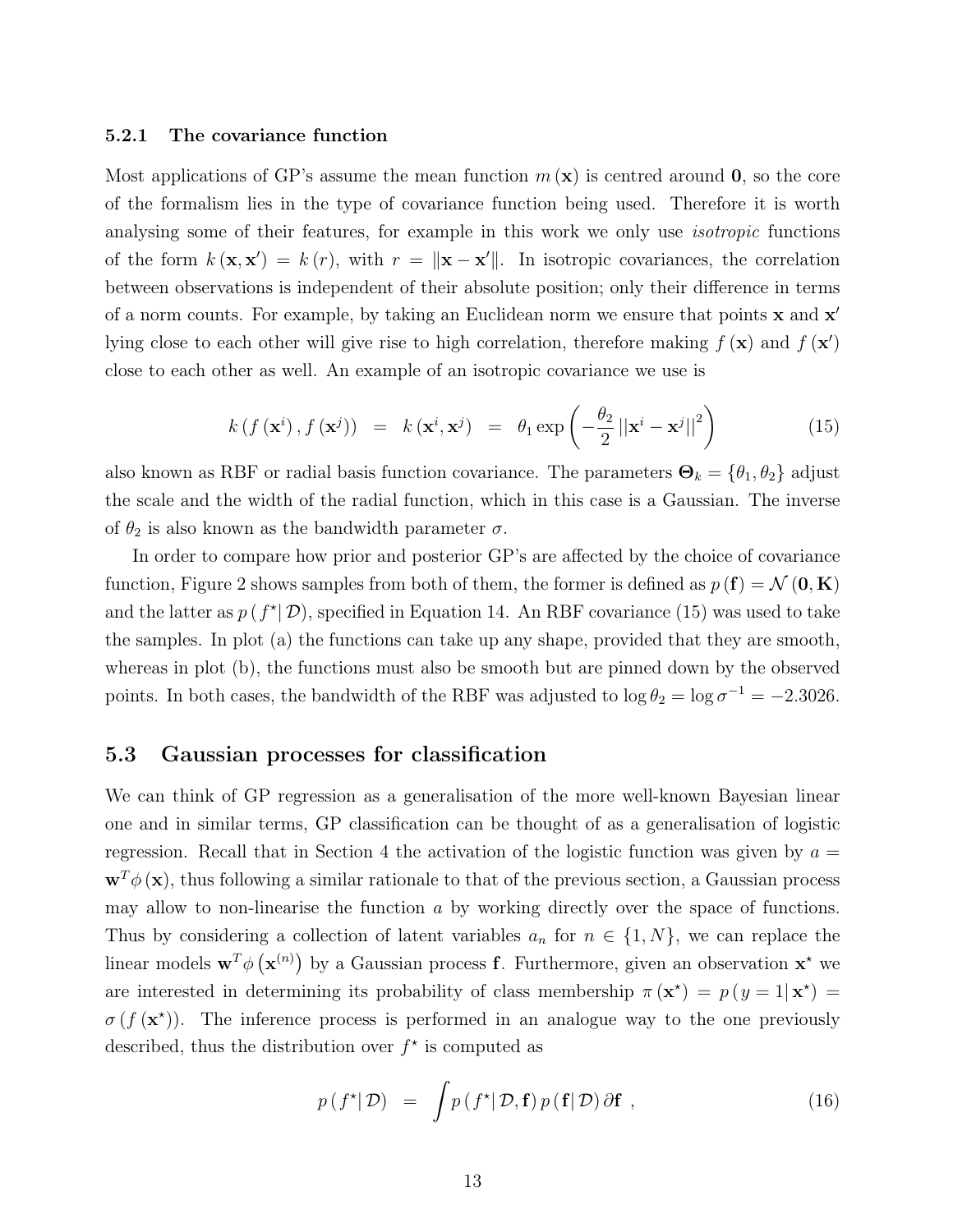where  $p(\mathbf{f}|\mathcal{D}) \propto p(\mathcal{D}|\mathbf{f}) p(\mathbf{f})$  is the posterior obtained through the application of Bayes' rule. However, in contrast to the regression case of Section 5.2, the noise model that needs to be specified is that for classification, i.e. a Bernoulli distribution of the form

$$
p\left(\mathcal{D}\right|\mathbf{f}) = \prod_{n=1}^{N} \sigma\left(f^{n}\right)^{y^{n}} \left[1 - \sigma\left(f^{n}\right)^{(1-y^{n})}\right]. \tag{17}
$$

This density is equivalent to that presented as an argument in the optimisation problem of Equation 7, but with parameterisations of the form  $\mathbf{w}^T \phi(\mathbf{x})$  replaced by f's.

The posterior (16) is used subsequently to estimate a probabilistic prediction of the class label, that is

$$
\pi^{\star} = p(y^{\star} = 1 | \mathcal{D}, \mathbf{x}^{\star}) = \int p(y^{\star} | f^{\star}) p(f^{\star} | \mathcal{D}) \partial f^{\star}.
$$
 (18)

Both integrals (16) and (18) are not analytically tractable and thus have to be computed in an approximate way. However, whereas Equation 16 is usually computed through stochastic methods, such as Markov Chain Monte Carlo or deterministic approaches like Laplace approximation or variational inference; Equation 18 being one dimensional can be evaluated through standard numeric techniques like quadrature. More references Gaussian processes for classification, or GPC's, can be found at (Williams and Barber, 1998).

## 5.4 Some other types of GP's

Perhaps the most straightforward approximation method is to make a quadratic expansion around the mode of the posterior  $p(\mathbf{f}|\mathcal{D})$  and this is commonly referred as Laplace approximation. However, it has been proved by several authors (e.g. Minka, 2001) that such types of approximation many times fail to capture the true nature of the distribution, thus producing bad predictive results. Several alternative methods exist in the literature, with one of them approximating the modes of the Bernoulli likelihood  $p(\mathcal{D}|f)$  with Gaussian densities. This method yields a classifier with comparable properties to those of FDA and, as shown by Peña Centeno and Lawrence (2006), can produce competitive results in some problem domains. In the subsequent we will refer to this method as Bayesian Fisher Discriminant (BFD).

Another type of GP technique is the so-called least squares support vector machine of Suykens and Vandewalle (1999), which is formulated as an optimisation problem with equality constraints. The motivation of the so-called LS-SVM is to find a faster and simpler way to solve the QP-problem that involves solving standard support vector machines (Cortes and Vapnik, 1995). The simplification consists of replacing the inequality constraints of a standard support vector machine with equality ones. In this way the LS-SVM is less computationally intensive to solve, at the expense of losing sparseness.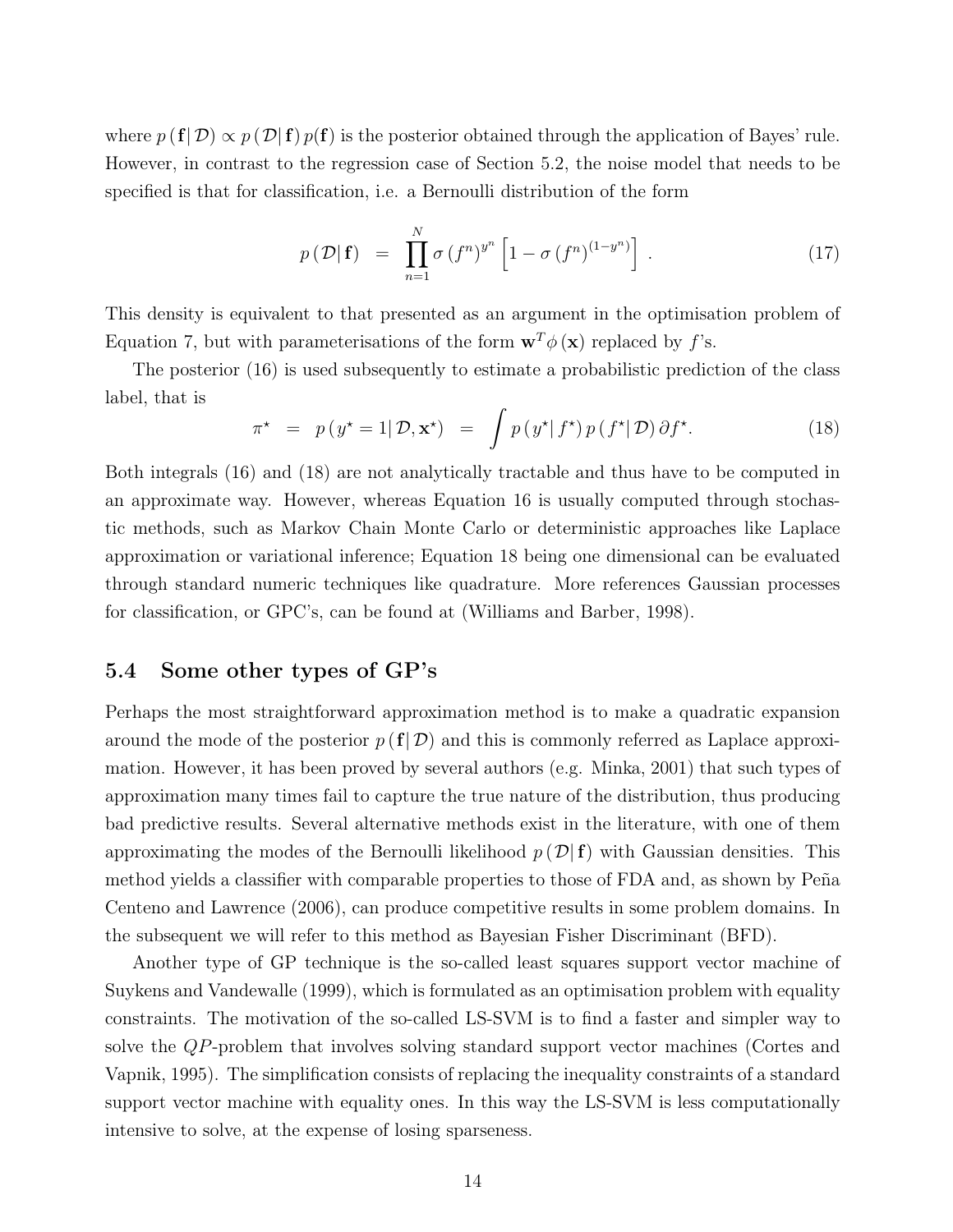Finally, one of the main drawbacks of applying GP regression stems from the fact that it assumes Gaussian noise and unfortunately most problem domains do not show this characteristic. Snelson et al. (2003) generalised the GP framework for regression by learning a non-linear transformation of the outputs, so that non-Gaussian noise could still be modelled with a GP. As he mentions, the generalisation consists of learning a GP regressor in latent space and simultaneously a transformation or warping space for the outputs; in this way other types of noise are accounted for. This strategy will be termed warped Gaussian processes or WGP's.

These three methods (BFD, LS-SVM and WGP's) are just a set of algorithmic tools that have been developed by the machine learning community to solve regression and classification problems. In Section 6 we will go back to them and test their effectiveness on the problem of classifying a real dataset.

### 5.5 Adaptation of hyperparameters

In all the GP-based methods presented, it is only after a solution for the posterior predictive distribution  $p(f^*|\mathcal{D})$  has been obtained that the issue of setting the hyperparameters  $\Theta_k$ of the covariance function can be addressed. Bayesian methodology dictates that these parameters should be set in a hierarchical way, however the conditional parameter distributions arising from a covariance of the type in (15) are not amenable to Gibbs sampling. Thus practitioners have looked for more straightforward methods for parameter estimation, for example Williams (1999) recommends the use maximum likelihood or generalised cross-validation. More details about maximum likelihood estimation are given in this section, while the application of generalised cross-validation is given in (Rasmussen and Williams, 2006). In this work, we selected hyperparameters for all the GP algorithms through maximum likelihood.

In the simplest example of all, the regression case, given some training data  $\mathcal{D} = (\mathbf{X}, \mathbf{t})$ , a noise model of the form  $p(\mathcal{D}|\mathbf{f}) = \mathcal{N}(\mathbf{f}, \sigma_v^2 \mathbf{I})$  and a GP prior  $p(\mathbf{f}) = \mathcal{N}(\mathbf{0}, \mathbf{K})$ , it can be proved that the marginal likelihood is

$$
p(\mathcal{D}|\Theta_k) = \int p(\mathcal{D}|\mathbf{f}) p(\mathbf{f}|\Theta_k) \partial \mathbf{f}
$$
  
= 
$$
\frac{1}{(2\pi)^{N/2} |\mathbf{K} + \sigma_v^2 \mathbf{I}|^{1/2}} \exp \left\{-\frac{1}{2} \mathbf{t}^T (\mathbf{K} + \sigma_v^2 \mathbf{I})^{-1} \mathbf{t}\right\}.
$$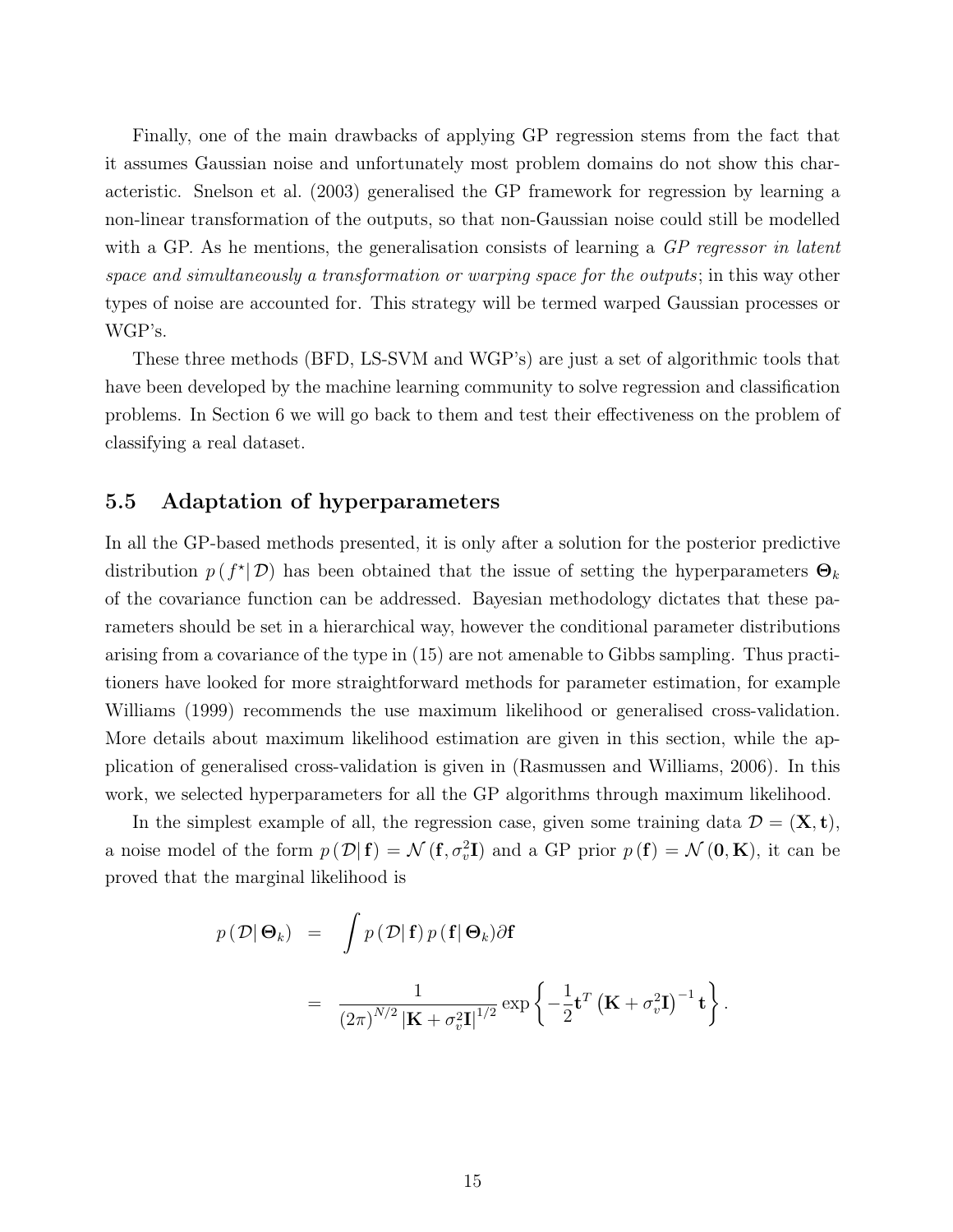Therefore the log of  $p(\mathcal{D}|\Theta_k)$  may be computed analytically as

$$
l = \log p(\mathcal{D}|\Theta_k)
$$
  
=  $-\frac{1}{2}\log |\mathbf{K} + \sigma_v^2 \mathbf{I}| - \frac{1}{2}\mathbf{t}^T (\mathbf{K} + \sigma_v^2 \mathbf{I})^{-1} \mathbf{t} - \frac{N}{2}\log 2\pi.$  (19)

As there is no closed form solution for the maximisation of l w.r.t.  $\Theta_k$ , one needs to rely on numeric methods such as conjugate gradients to find a local maximum. Indeed the gradient of (19) will be used and is written explicitly as

$$
\frac{\partial l}{\partial \theta_i} \;\; = \;\; -\frac{1}{2} \mathbf{t}^T \left( \mathbf{K} + \sigma_v^2 \mathbf{I} \right)^{-1} \mathbf{t} + \mathbf{t}^T \left( \mathbf{K} + \sigma_v^2 \mathbf{I} \right)^{-1} \frac{\partial \mathbf{K}}{\partial \theta_i} \left( \mathbf{K} + \sigma_v^2 \mathbf{I} \right)^{-1} \mathbf{t}.
$$

The strategy for parameter specification in the case of Gaussian process classifiers and variants (i.e. GPC, BFD and WGP) follows the same lines as that of regression. In other words, the idea is to maximise the marginal likelihood of the data, but now with the specific noise model defined by each method. For example in the case of GPC's it will be Equation 17.

### 5.6 Automatic relevance determination

Adapting the values of the hyperparameters is important if one wants to have good generalisation results and a better understanding of the data. Indeed for some families of covariance functions there is a hyperparameter associated with each input dimension, such that each one represents the characteristic length scale of the data<sup>7</sup>, thus by applying a parameter adaptation method like maximum likelihood the relative importance of the inputs will be inferred. For instance

$$
k\left(\mathbf{x}^i,\mathbf{x}^j\right) = \theta_1 \exp\left(-\frac{\theta_2}{2}\left(\mathbf{x}^i-\mathbf{x}^j\right)^T \mathbf{\Theta}_{ard}\left(\mathbf{x}^i-\mathbf{x}^j\right)\right) + \theta_3 \delta_{ij},\tag{20}
$$

is a function that weighs each component of  $\Theta_{ard} = \text{diag}(\theta_4, \dots, \theta_{4+d-1})$  -with d being the dimension of the data when the training is done. The parameter  $\delta_{ij}$  is the Kronecker delta, which for a large enough value  $\theta_3$ , ensures that **K** is positive definite and therefore invertible at all times.

This type of feature was proposed first in the context of neural networks by Mackay (1995) and Neal (1996) and is usually referred to as *automatic relevance determination* or ARD. If

<sup>7</sup>As expressed by Rasmussen and Williams (2006), the characteristic length scales can be loosely interpreted as the distance required to move along each axes in order to have uncorrelated inputs.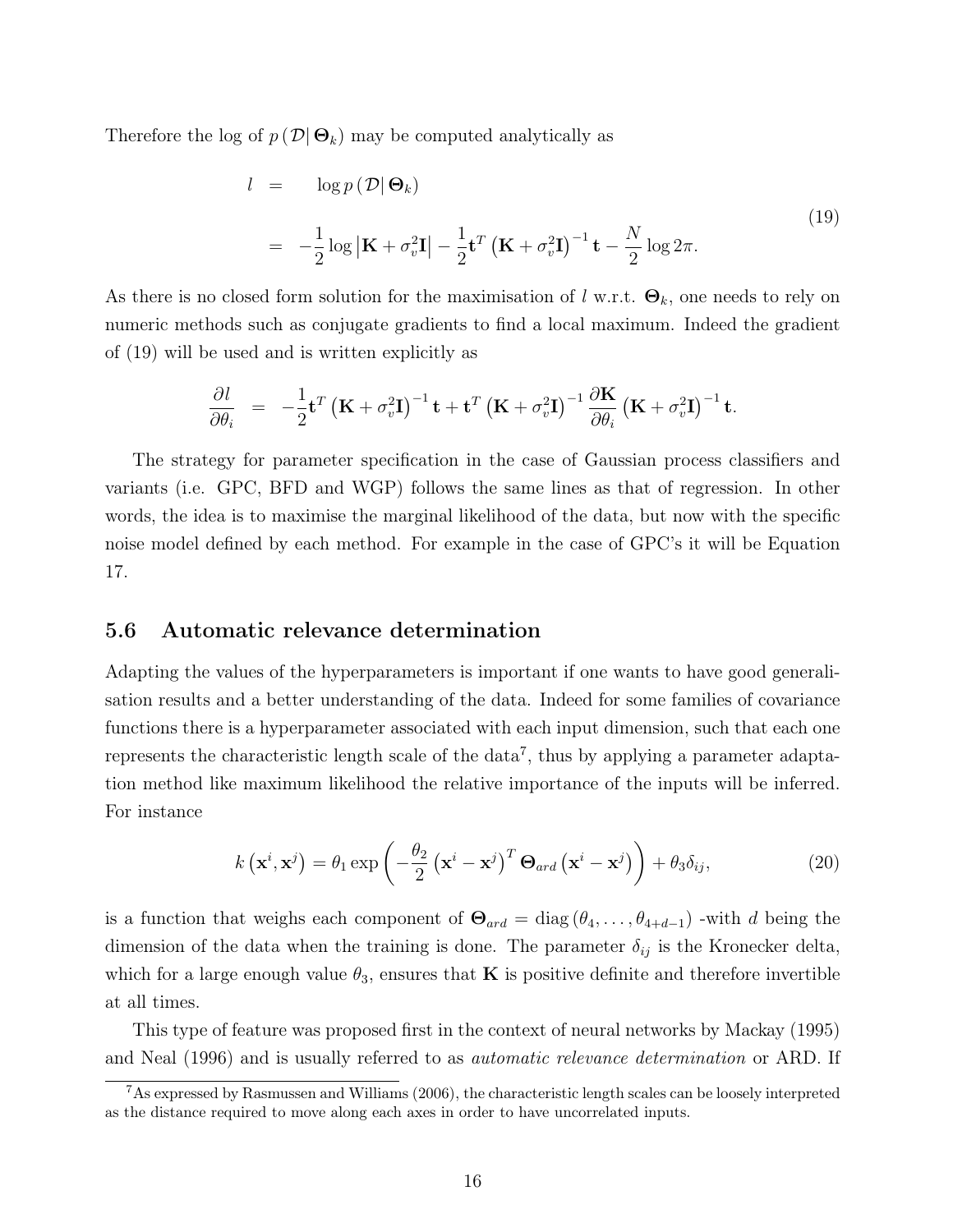the selection of prior covariance is adequate, then ARD may be a very useful method for ranking and selecting features as it effectively orders inputs according to their importance and eliminates those that are deemed unimportant. This feature might be very useful in the bankruptcy prediction problem because it can be used to rank the financial ratios in order of importance, as it is done later on.

In order to understand better ARD, Figure 3 shows samples from a covariance of the form (20) with two dimensional inputs. Panel (a) shows a sample where both inputs  $x_1$  and  $x_2$  have the same associated weights  $\theta_4$  and  $\theta_5$ ; thus in average the ensemble of samples will have a roughly equal degree of variation along the axes  $x_1$  and  $x_2$ . On the contrary, panel (b) shows a sample where the value  $\theta_4 > \theta_5$ , producing an output that varies more on the direction  $x_1$ than on  $x_2$ . Therefore, in both cases, by observing some data  $\mathcal{D}$ , the fitted posterior will have weights  $\theta_4$  and  $\theta_5$  that reflect their 'real' importance to the regression.

## 6 Data and Experiments

This section describes the experiments that were carried out to compare the predictive performance of the proposed algorithmic approaches, with respect to discriminant analysis and logistic regression. As previously mentioned, we used data from the Federal Deposit Insurance Corporation (FDIC) and a brief analysis of the results follows. It should be noted that experiments were performed under a limited setup and consequently results are not statistically conclusive but nevertheless provide some evidence about the potential power of GP's.

## 6.1 FDIC data

The University of Essex (UK) kindly provided a data set comprised of 280 multivariate observations and whose main features are as follows. The sample consists of an equal number of failed and non-failed US banks that reported their financial statements to the FDIC from 31 March 1989 to 30 September 2002. Each of the failed banks was paired with a non-failed bank in terms of asset size, institution type and location; a standard procedure in this type of work (Tam and Kiang, 1992); and furthermore, observations were removed in the case of missing attributes. The asset size of the sample was between  $2m$  and  $700m$  and the financial ratios utilised were obtained within a period of four quarters prior to failure. After removing incomplete data, the final dataset comprised 234 observations, which was randomly split into a training set consisting of 145 observations and a test one with 89. The number of features in each observation is 11, the number of financial ratios being analysed. It is worth recalling that the approach taken in this work considers every observation as  $i.i.d.$ , regardless that the observational period covered about thirteen years.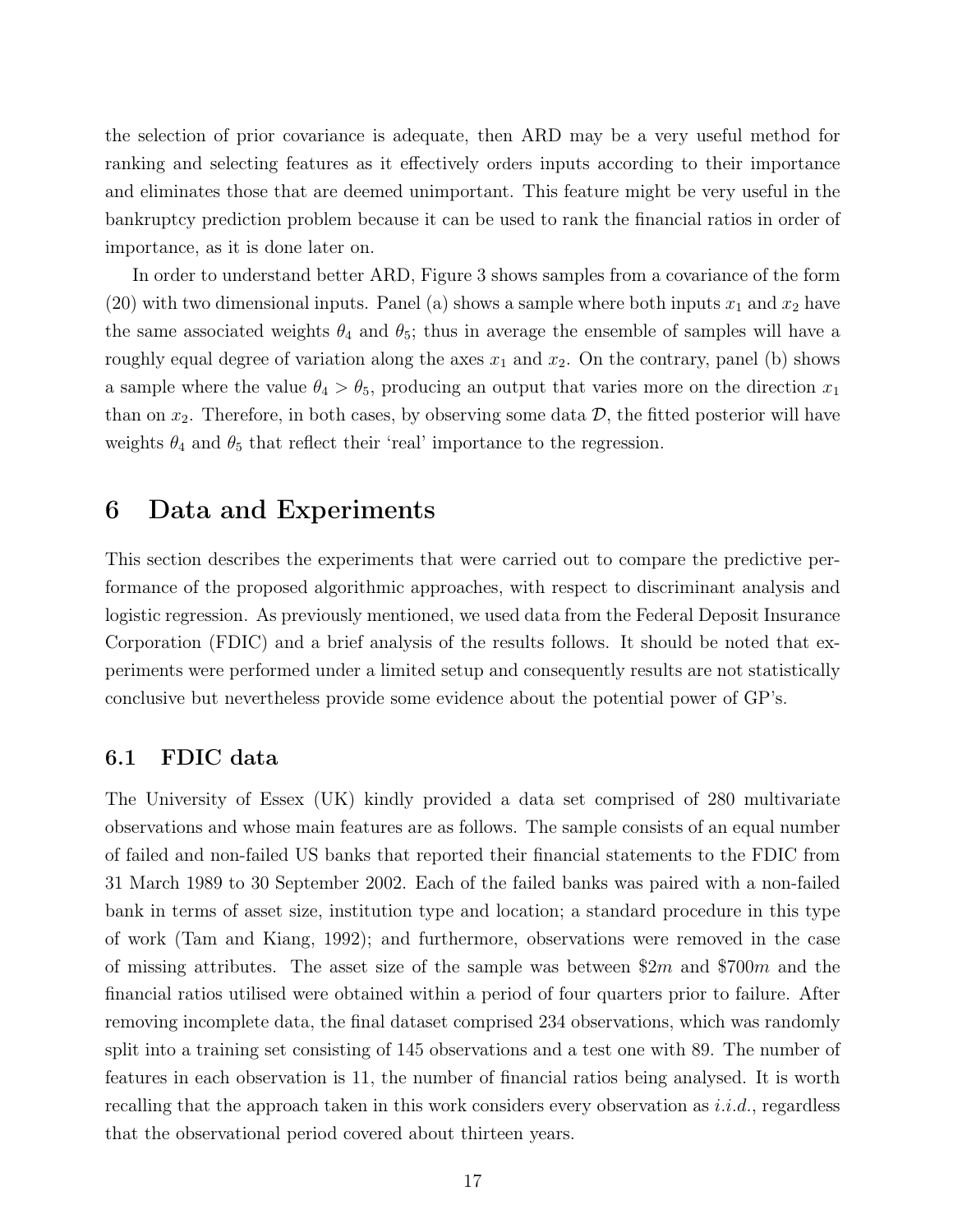

Figure 3: Sample functions taken from a two dimensional GP prior with ARD covariance function of the form (20). Panel (a) shows a function with two equally important inputs  $x_1$  and  $x_2$  while in (b), input  $x_1$  varies faster than  $x_2$ . ARD may help to determine the Figure 3: Sample functions taken from a two dimensional GP prior with ARD covariance function of the form (20). Panel (a) shows a function with two equally important inputs  $x_1$  and  $x_2$  while in (b), input  $x_1$  varies faster than  $x_2$ . ARD may help to determine the relevance of a feature (e.g. financial ratio) in a classification task. relevance of a feature (e.g. financial ratio) in a classification task.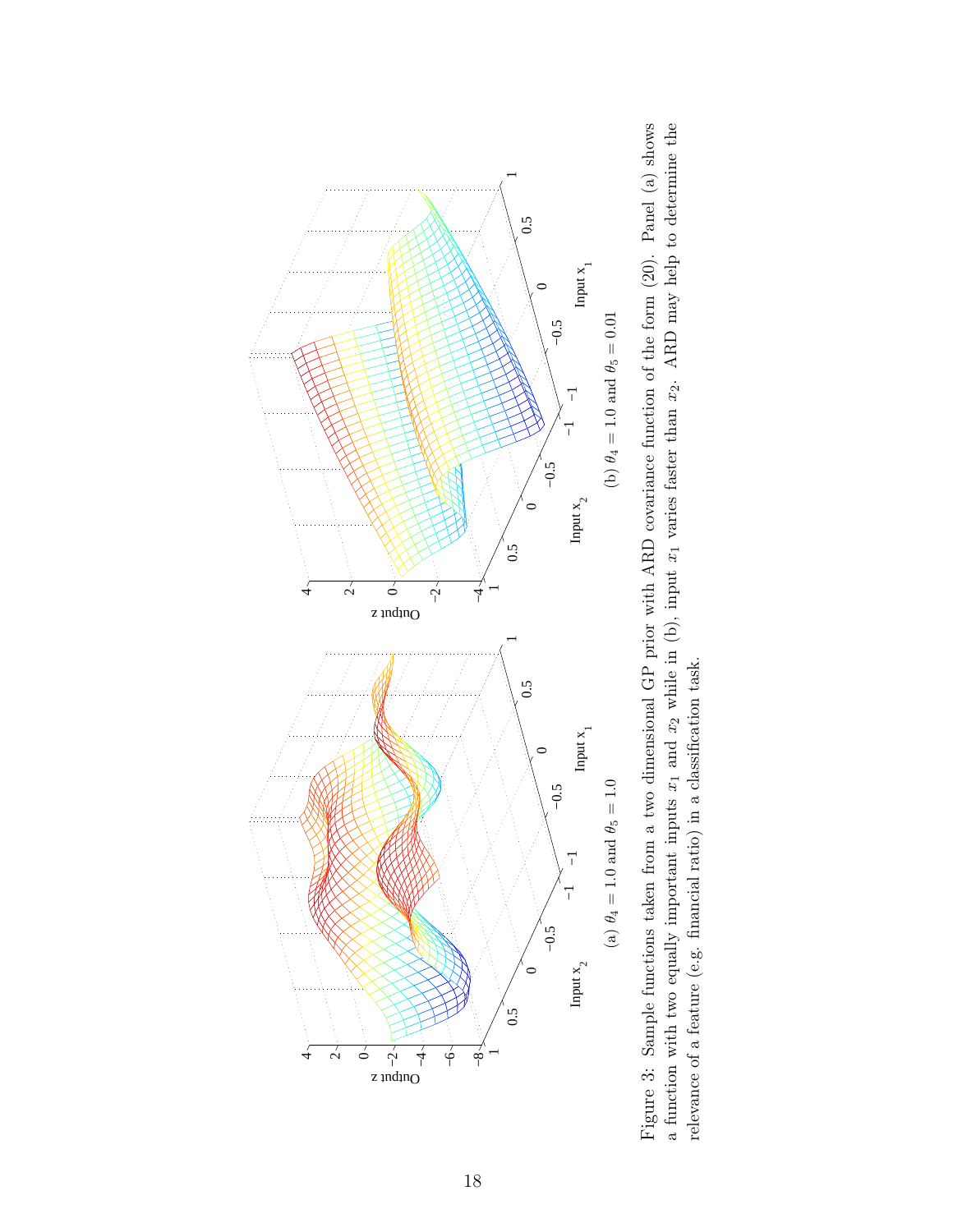| Financial                                 | ratios                                       |
|-------------------------------------------|----------------------------------------------|
| 1. Net interest margin                    | 7. Efficiency ratio                          |
| 2. Non-interest income to earning assets  | 8. Non-current assets plus other real estate |
|                                           | owned to assets                              |
| 3. Non-interest expense to earning assets | 9. Cash plus US treasury and government      |
|                                           | obligations to total assets                  |
| 4. Net operating income to assets         | 10. Equity capital to assets                 |
| 5. Return on assets                       | 11. Core capital leverage ratio.             |
| 6. Return on equity                       |                                              |

Table 1: Financial ratios used in the classification experiments. Data comes from the Federal deposit insurance corporation (FDIC) and was kindly provided by the Centre for Computational Finance and Economic Agents (CCFEA), University of Essex. Each ratio is described in Appendix A.

Due to the limited amount of data we had to rely on random splits of training and test data in order to average our results and reduce as much as possible any variance effects. We created 100 different pairs of training and testing sets out of the 234 available observations, keeping the same proportion of training to testing data as the original data set. Using random splitting of the data to reduce the variance of the estimates is not uncommon and is justified by the work of Efron (1979) and Stone (1974) on boot-strapping and cross-validation, respectively; (Rätsch et al., 1998) used a similar approach to ours. This setup also helps to reduce the effects of any possible overfitting, although this is not completely guaranteed.

## 6.2 Experimental setup

We tested five different algorithms on the referred data: Fisher discriminant analysis (FDA), least-squares support vector machines (LS-SVM), GP's for classification (GPC), Warped GP's (WGP) and Bayesian Fisher discriminant (BFD). Every set was normalised to have zero mean and unit standard deviation. The algorithms were thus trained 100 times and tested 100 more and because of this, we considered most convenient to report the average classification performance over the 100 splits in terms of the areas under the ROC curves (AUC's).

In fact AUC's are highly convenient way to measure the performance of a classifier whenever the decision threshold has not been defined. This is because an ROC curve plots over a two-dimensional space the number false positives (FP's) and negatives (FN's) that are obtained under different classification thresholds. Recalling the function  $D(\mathbf{w})$  of Figure 1 and Equation 4, the number of FP's and FN's will vary according to what the value of the offset b is. Application of ROC curves and related techniques span several decades back, with some early examples being (Egan, 1975, Bamber, 1975). In more recent years ROC's have been applied to study economic and finance problems, e.g. Rodriguez and Rodriguez (2006) apply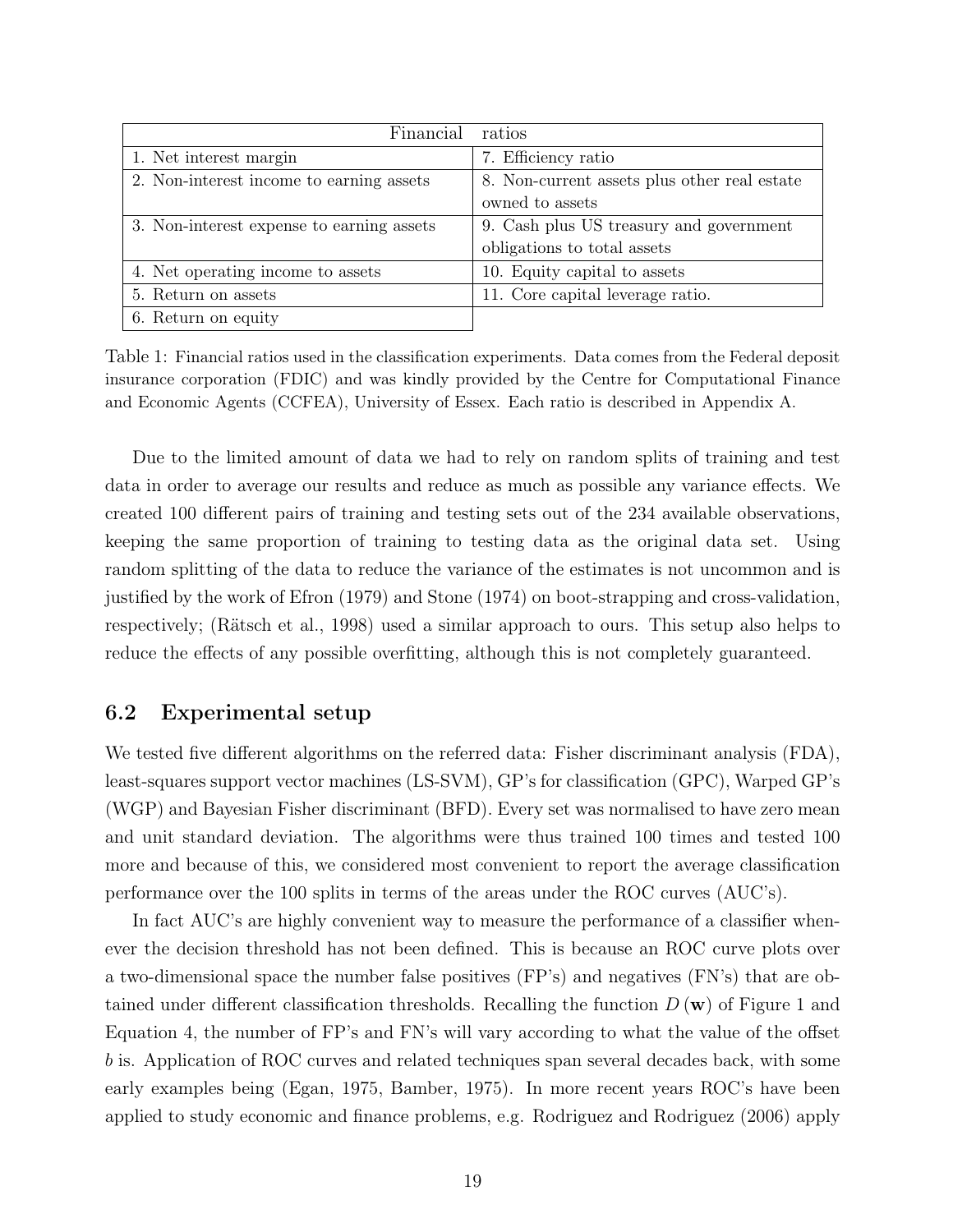them to predict sovereign debt rescheduling. Because the costs of wrongly classifying a bank as bankrupt are unknown to us, ROC's are a good way to measure the performance of the set of proposed algorithms. Good introductory discussions about ROC curves and AUC's are found in (Engelmann et al., 2003, Fawcett, 2003, 2006).

### 6.3 Implementation and results

The FDA, logit and probit classifiers were implemented with the Matlab function classify (Statistics toolbox, version 5.0.1). Whereas for LS-SVM, we used the LSSVMlab toolbox of Suykens et al. (2002). The default 10-fold cross-validation parameters were used for the training. BFD was implemented with the toolbox of Peña Centeno and Lawrence (2006). Meanwhile, the WGP implementation was that of Snelson et al. (2003), with the parameter I set to 5 function components. As WGP's are designed for regression but not classification, we clamped the targets to the label values. Finally, for GPC's we used the code of Rasmussen and Williams (2006). For all these methods, we generated ROC curves with the output values each of them produced, i.e. in most cases posterior class probabilities, except for FDA and WGP's.

Table 2 reports the averages of the AUC's over all the 100 testing instances of the FDIC data. In this comparison, LS-SVM, GPC and BFD were trained with a covariance function of the form (15). Note that FDA outperforms all the other methods, in terms of the mean and median parameters. These results made us think the FDIC dataset could be separated by a linear trend rather than by a non-linear function, thus instead decided to use a linear covariance of the form  $k(\mathbf{x}, \mathbf{x}') = \mathbf{x}^T \mathbf{\Theta}_{ard} \mathbf{x}'$ , with  $\mathbf{\Theta}_{ard} = {\theta_1, \dots, \theta_d}$  for the reported experiments of Table 3. This type of covariance is known as ARD ( Section 5.6) because it assigns a hyperparameter  $\theta_i$  to each dimension i of the data.

|            | <b>FDA</b> | Logistic | Probit | $LS-SVM$ (rbf) | (rbf)<br><b>BFD</b> | GPC(rbf) |
|------------|------------|----------|--------|----------------|---------------------|----------|
| Mean       | 0.866      | 0.839    | 0.825  | 0.823          | 0.817               | 0.815    |
| Median     | 0.877      | 0.841    | 0.838  | 0.818          | 0.816               | 0.815    |
| Max        | 0.962      | 0.949    | 0.940  | 0.956          | 0.950               | 0.949    |
| Min        | 0.672      | 0.679    | 0.678  | 0.687          | 0.681               | 0.676    |
| <b>STD</b> | 0.051      | 0.056    | 0.055  | 0.055          | 0.051               | 0.050    |

Table 2: Average classification results on the Federal Insurance Deposit Corporation data. We report mean, median, maximum, minimum and standard deviation of the percentage area under the ROC curve (AUC) over all testing instances of the data. The compared algorithms are: Fisher's discriminant analysis (FDA), Logistic and Probit regressions, Least-squares support vector machines (LS-SVM) and two instances of Gaussian processes (GP's): Bayesian Fisher's discriminant (BFD) and GP classifiers (GPC's). It can be observed that FDA outperforms the rest of the algorithms.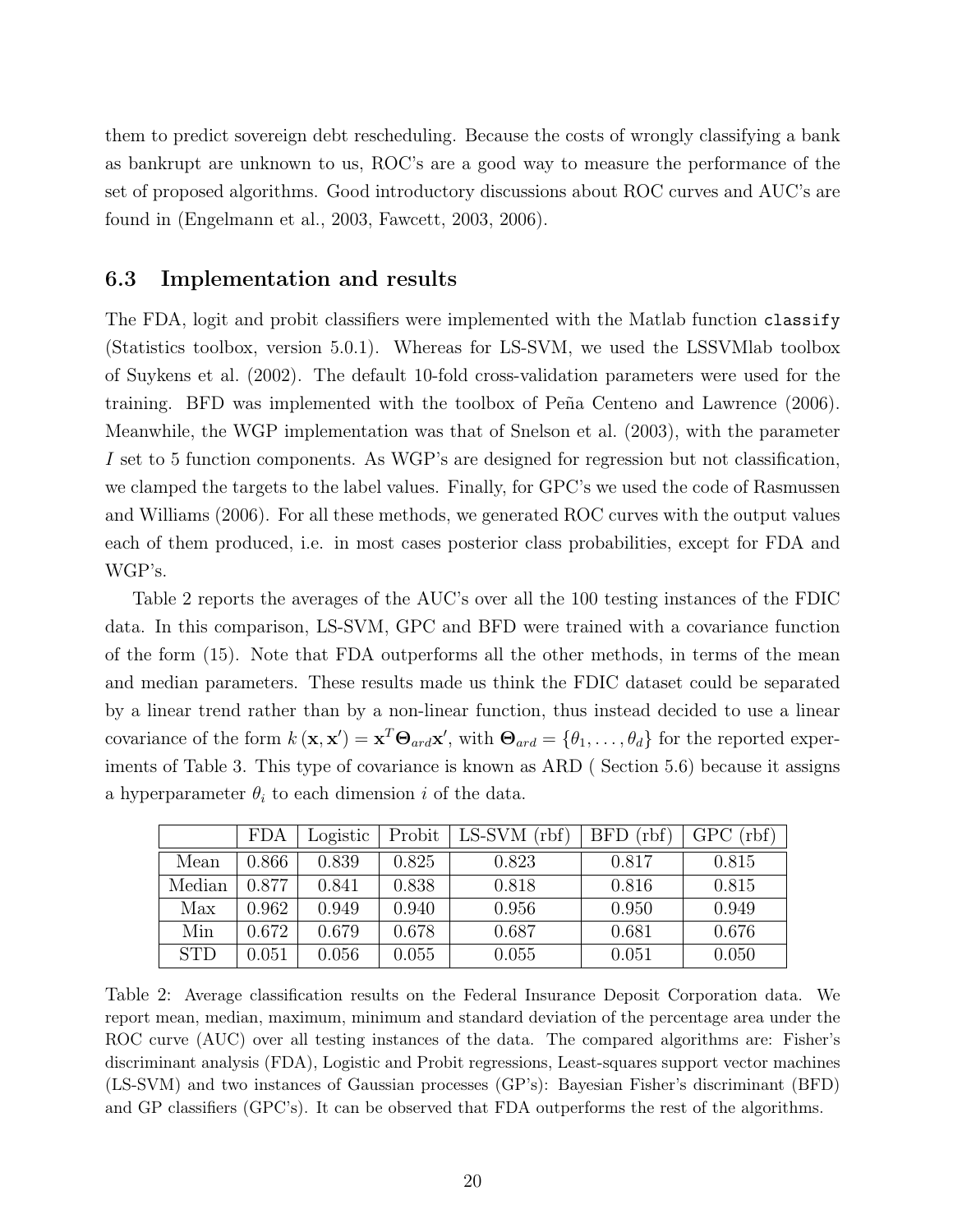|            | BayLS-SVM | BFD (linard) | GPC (linard) |
|------------|-----------|--------------|--------------|
| Mean       | 0.839     | 0.832        | 0.869        |
| Median     | 0.853     | 0.831        | 0.873        |
| Max        | 0.952     | 0.964        | 0.982        |
| Min        | 0.627     | 0.720        | 0.578        |
| <b>STD</b> | 0.061     | 0.048        | 0.051        |

Table 3: Average classification results on the Federal Insurance Deposit Corporation data with algorithms that have ARD priors (Section 5.6). We report mean, median, maximum, minimum and standard deviation of the percentage AUC over all testing instances. The compared methods are: Bayesian least-squared support vector machine (BayLS-SVM), Bayesian Fisher's discriminant (BFD) and Warped Gaussian processes (WGP's). Compare these results to those of Table 2.

In the second experiment (Table 3) we observe much better results for GPC and a moderate improvement for the Bayesian version of LS-SVM's (Van Gestel et al., 2002) and for BFD (linard), if compared with the figures of Table 2. In this case the mean of GPC is slightly higher than FDA's, although the median is still lower.

As a final experiment we decided to prove the WGP algorithm of Snelson et al. (2003), because in some domains it may have more expressive power than the other methods. Results of AUC's are shown in Table 4 below. It can be seen that WGP has a better predictive performance than the rest of the compared models, including FDA and GPC (see Tables 2 and 3); although with a higher variance.

|        | <b>WGP</b> |
|--------|------------|
| Mean   | 0.914      |
| Median | 0.978      |
| Max    | 1.000      |
| Min    | 0.541      |
| STD    | 0.114      |

Table 4: Average classification results on the FDIC data with the warped Gaussian process algorithm (WGP) of Snelson et al. (2003). The figures reported are mean, median, maximum, minimum and standard deviation of the percentage area under the ROC curve (AUC) over all testing instances of the data.

The reported results provide a guidance of how GP's could be a useful tool to make predictions in real life, nevertheless there are some issues that still need to be addressed. For example random splitting allowed to reduce the variance effects of a small dataset like ours; however it came at the cost of overlapping the samples, something that in strict sense makes the computation of the standard deviation of Tables 2-4 invalid. In addition, the application of standard statistical tests of significance is hindered because of such overlapping. As it is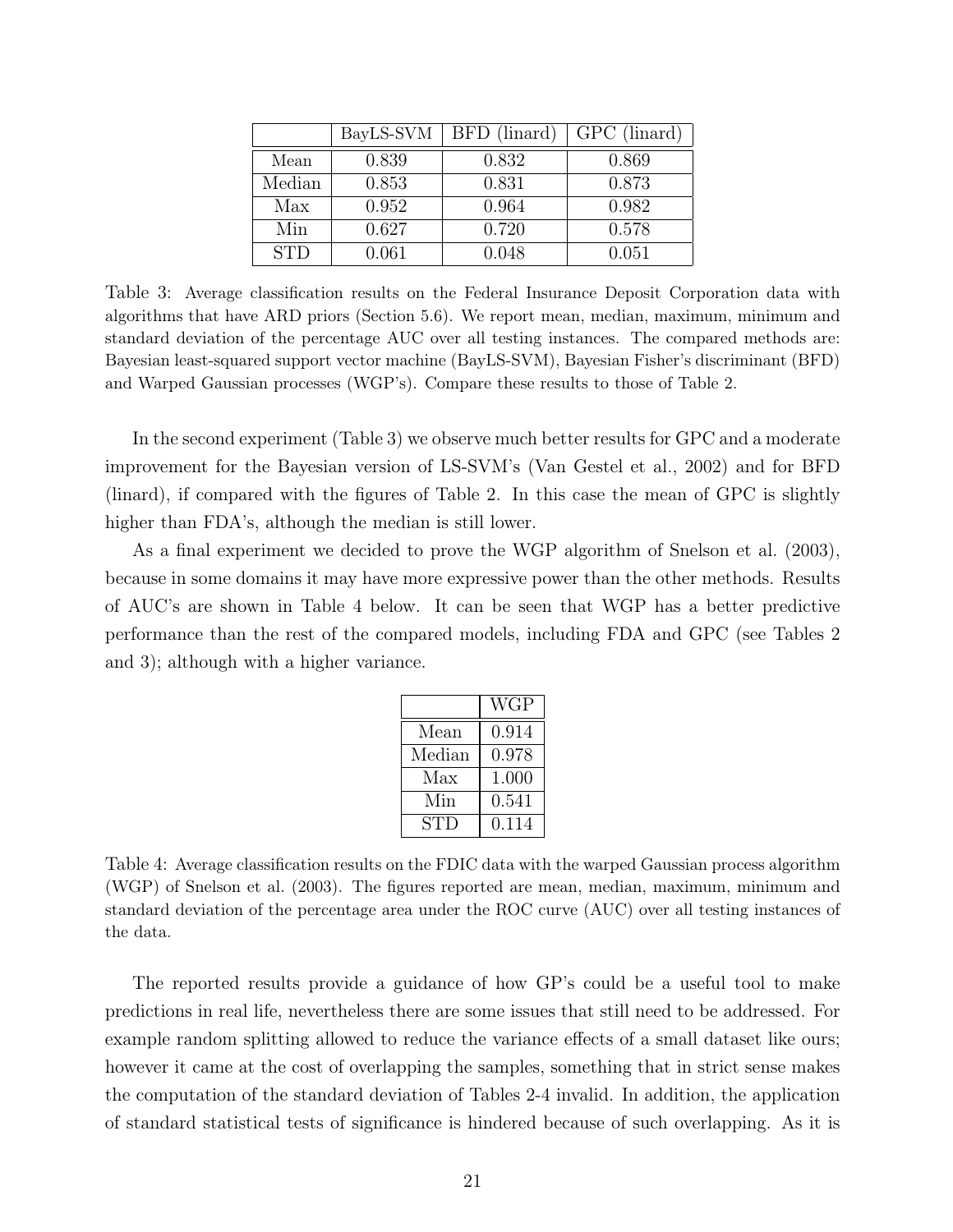discussed in Section 8, we expect to have a more complete dataset in the future in order to overcome these limitations. We also remark that taking into account the standard deviation of the reported results implies that neither GPC's nor WGP's are substantially better than FDA. Finally, the standard deviation of WGP's is the highest of all (Table 4) and this tells the algorithm is performing substantially better in some cases but substantially worse in others.

### 6.4 Analysis of features

This section briefly describes the findings of applying ARD priors to the FDIC dataset. The study was performed on GPC's, LS-SVM's, BFD and WGP's, due to the results of the experiments reported in Tables 3 and 4. However only WGP's are reported because they were method that yielded the best classification results. Due to the random splitting of the data, one hundred different rankings were obtained, each member of the set being the ordering of the 11 financial ratios. Therefore it was considered most appropriate to summarise the number of times a feature was allotted to a particular rank through histograms, with Figures 4 and 5 doing so. It is important to consider that ARD measures the degree of variation of a feature to do the ranking and although it also assumes independence among features, this does not necessarily means that a low rank will necessarily be irrelevant for the classification. Descriptions of each of the financial ratios are included in Appendix A.

Figures 4 and 5 show some regularity on the first four as well as on the last three positions occupied by the features. Among the first group, features six, five, seven and four, corresponding to return on equity (ROE), return on assets (ROA), efficiency ratio (ER) and net operating income (NOI), are the most frequently ranked. ROE is a relevant financial ratio to determine financial soundness because it measures the efficiency of a company to generate profits from every dollar of stockholders' equity. ROA is also a plausible feature because it is frequently used to compare the performance of financial institutions, banks for example; although it might not be such a useful feature when it comes to compare other types of institutions, like e.g. insurance companies, which in particular have specific reserve requirements. As mentioned in Appendix A, there is no consensus on how to compute the ER, however a larger value of this parameter is usually taken as a sign of corporate distress and this characteristic makes it a good candidate to predict bankruptcy. Lastly, the NOI is generally perceived as a reliable measure of a company's performance and therefore is another reasonable selection.

On the opposite extreme, the group of not-so "relevant" features is given by the net interest margin (NIM), the non-interest income (NII) and the capital ratio (CR), corresponding to features number one, two and eleven. The low ranking of the NIM seems counter-intuitive because it somehow measures the financial soundness of an institution. Nevertheless, it is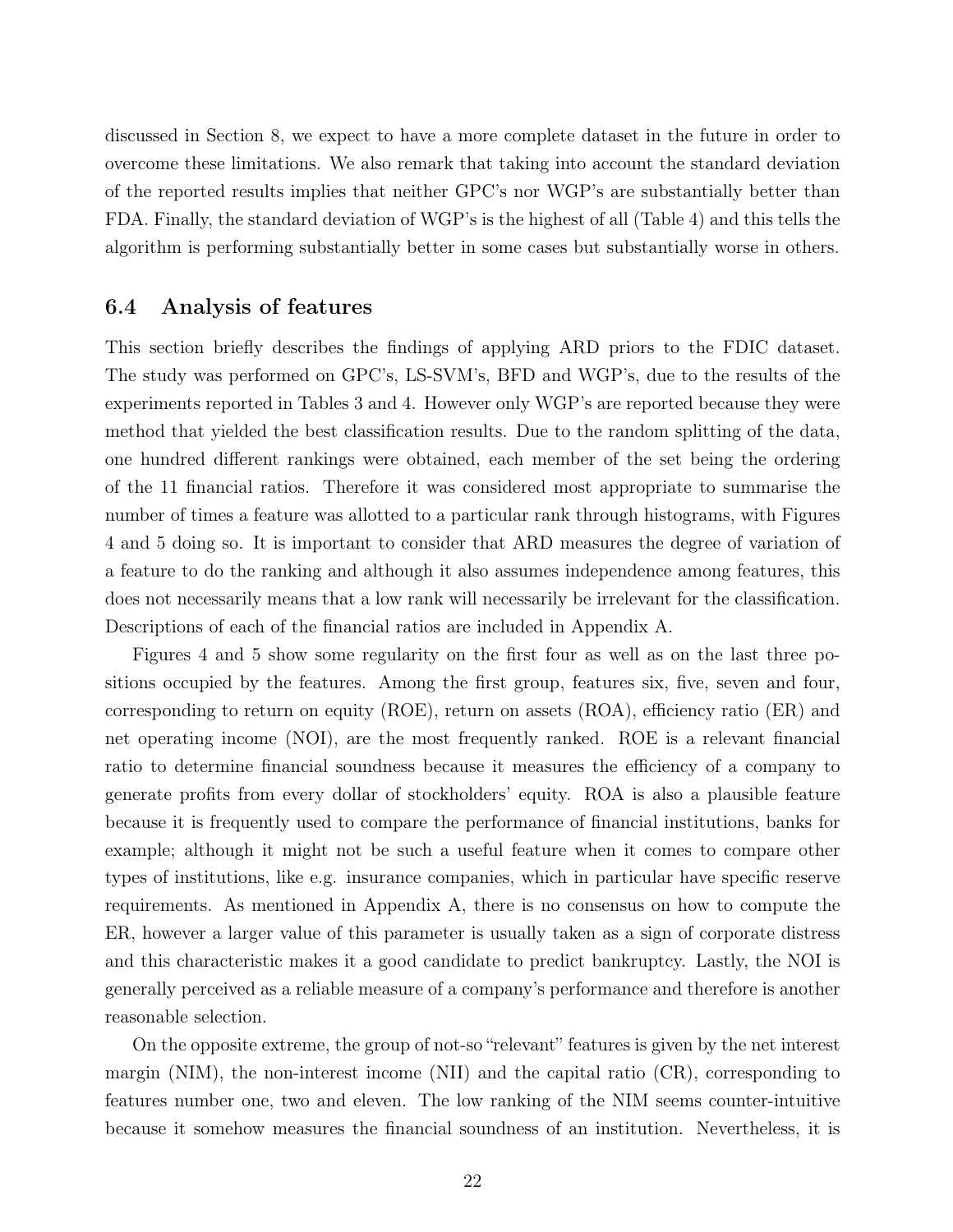generally thought that modern banks should rely less on this parameter due to the competitive gains achieved by the financial sector during recent times. Regarding NII, this ratio does not seem to have a direct relationship with the typical symptoms of financial distress a bank may have; therefore further analysis is due. Finally, although CR is probably one of the most important ratios to assess financial health, it was the one that occupied the lowest rankings. Nevertheless, this observation might be misleading if one considers that CR is also a candidate to occupy the sixth rank (of all the eleven) and more importantly, on the fact that the previously mentioned feature independence assumption of ARD might not necessarily hold for this dataset.

It would be useful to prove if the *relevant* features: return on equity, return on assets, efficiency ratio and net operating income continue to be just as relevant along different periods of time; this in relation to the claim made by Goodhard (1975) that the informative content of economic and financial indicators is lost once they start being used to make predictions. This is of course a shared weakness of all the presented methods in this paper: FDA, logistic regression and the different guises GP's; although we believe this issue could be addressed by using methods that break the *i.i.d.* assumption of the data. Nevertheless, in the specific case of FDA, it is remarkable that the estimated weights of the Z-score have remained virtually unchanged for about four decades.

## 7 Credit risk in portfolios

We have presented a new family of algorithmic techniques unknown to the computational economics community, that of Gaussian processes interpreted as a prior distribution over functional space and how they can be applied to do bankruptcy prediction in terms of a classification task. Some commercial products such as  $\text{CreditMetrics}^{\text{TM}}$  are used to quantify full credit risk, i.e. give an estimate of the losses of a portfolio through the application of a suite of different techniques; including FDA. Indeed, the CreditMetrics framework (JP , 1997) made us realise that GP's are perfectly suitable for integration into such product in the form of a binary classification module. Something similar would happen with other types of products such as Moody's KMVTM.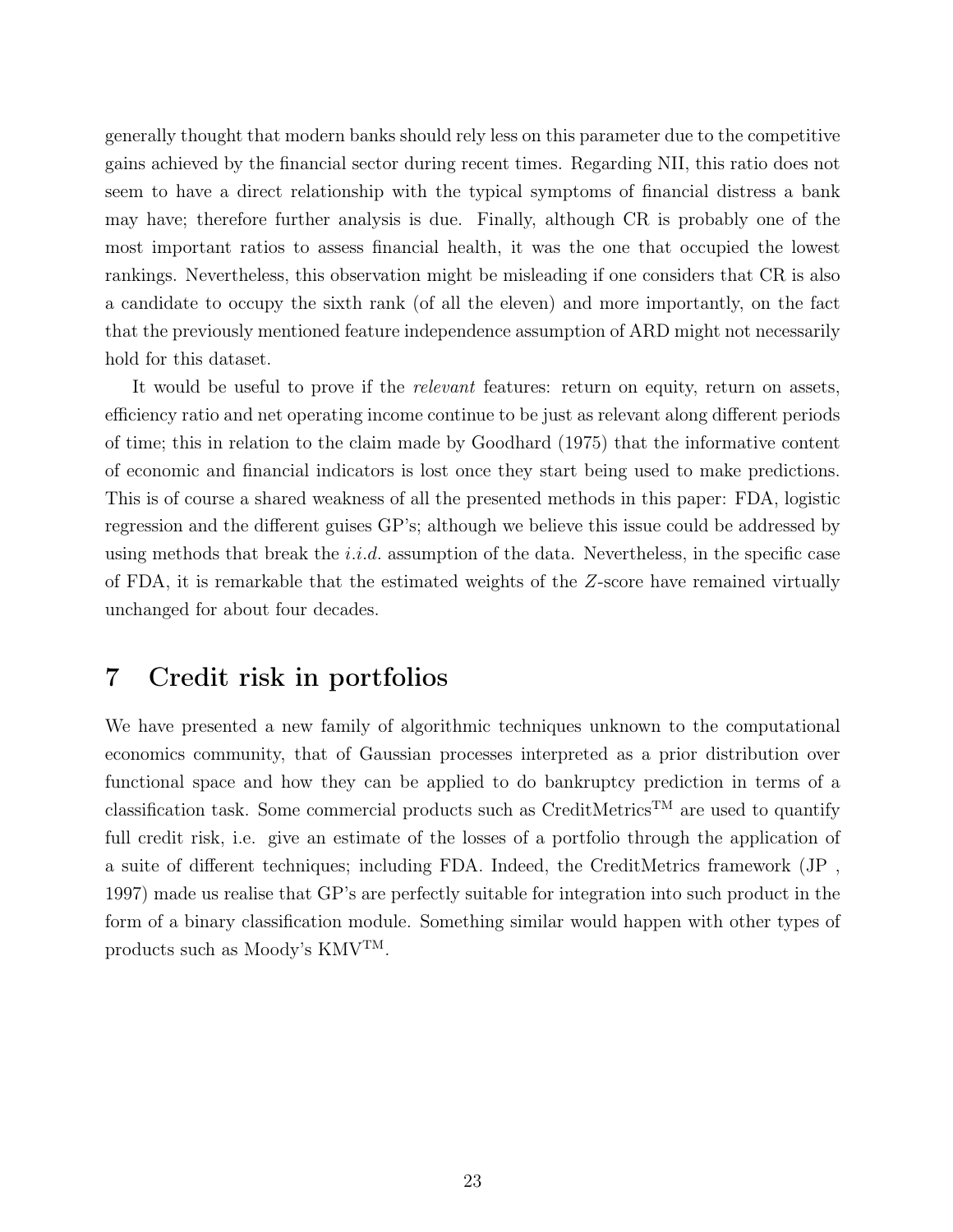

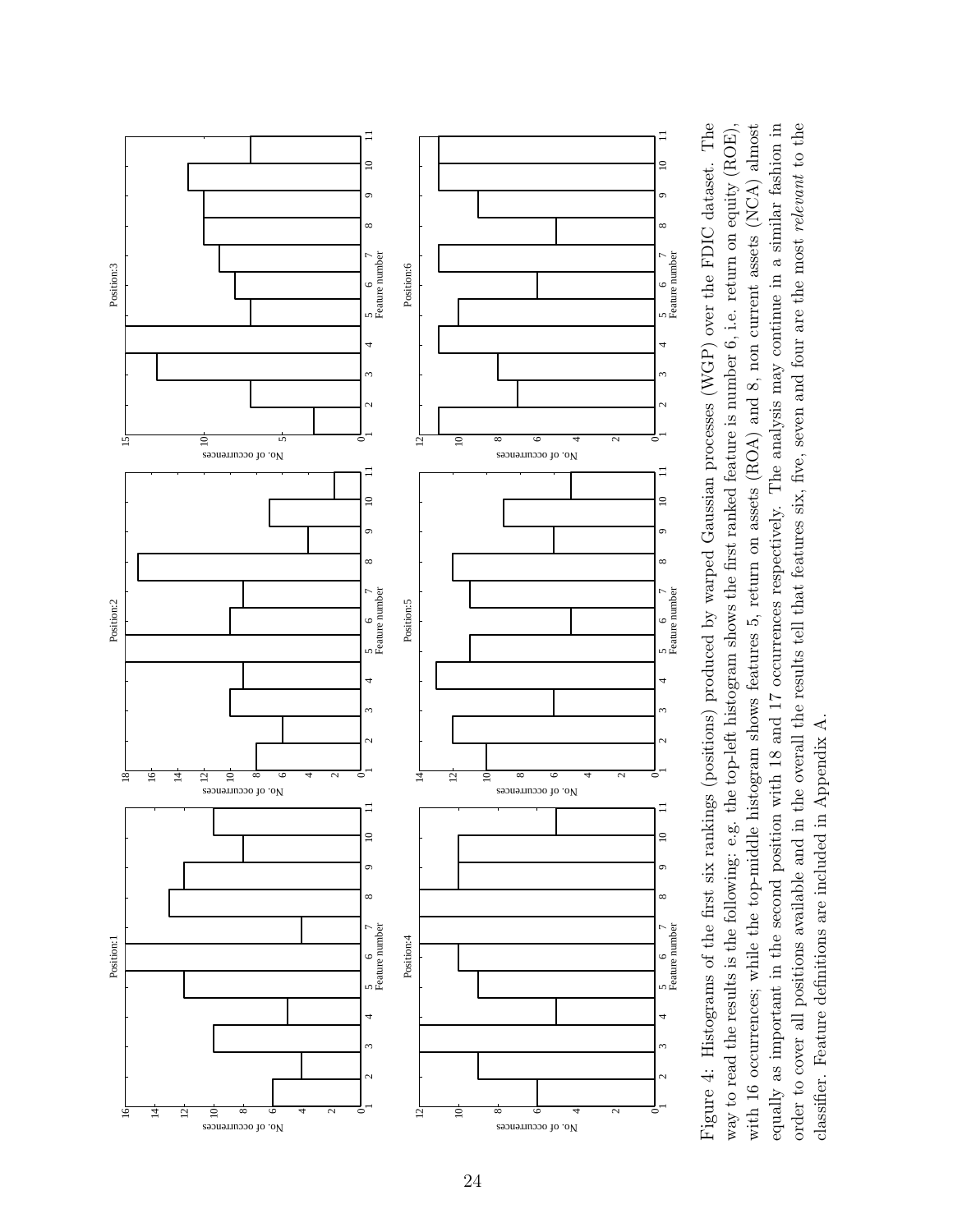

Figure 5: Histograms of the last five rankings produced by warped Gaussian processes (WGP) over the FDIC dataset. Please refer to Figure 4 for further reference on how to interpret these plots. Plots corresponding to positions 9, 10 and 11 tell that the net interest margin (NIM), non-interest income (NII) and the capital ratio (CR) are the *least relevant* for the predictions. Features are defined in Appendix  $A$ . (NIM), non-interest income (NII) and the capital ratio (CR) are the least relevant for the predictions. Features are defined in Appendix Figure 5: Histograms of the last five rankings produced by warped Gaussian processes (WGP) over the FDIC dataset. Please refer to Figure 4 for further reference on how to interpret these plots. Plots corresponding to positions 9, 10 and 11 tell that the net interest margin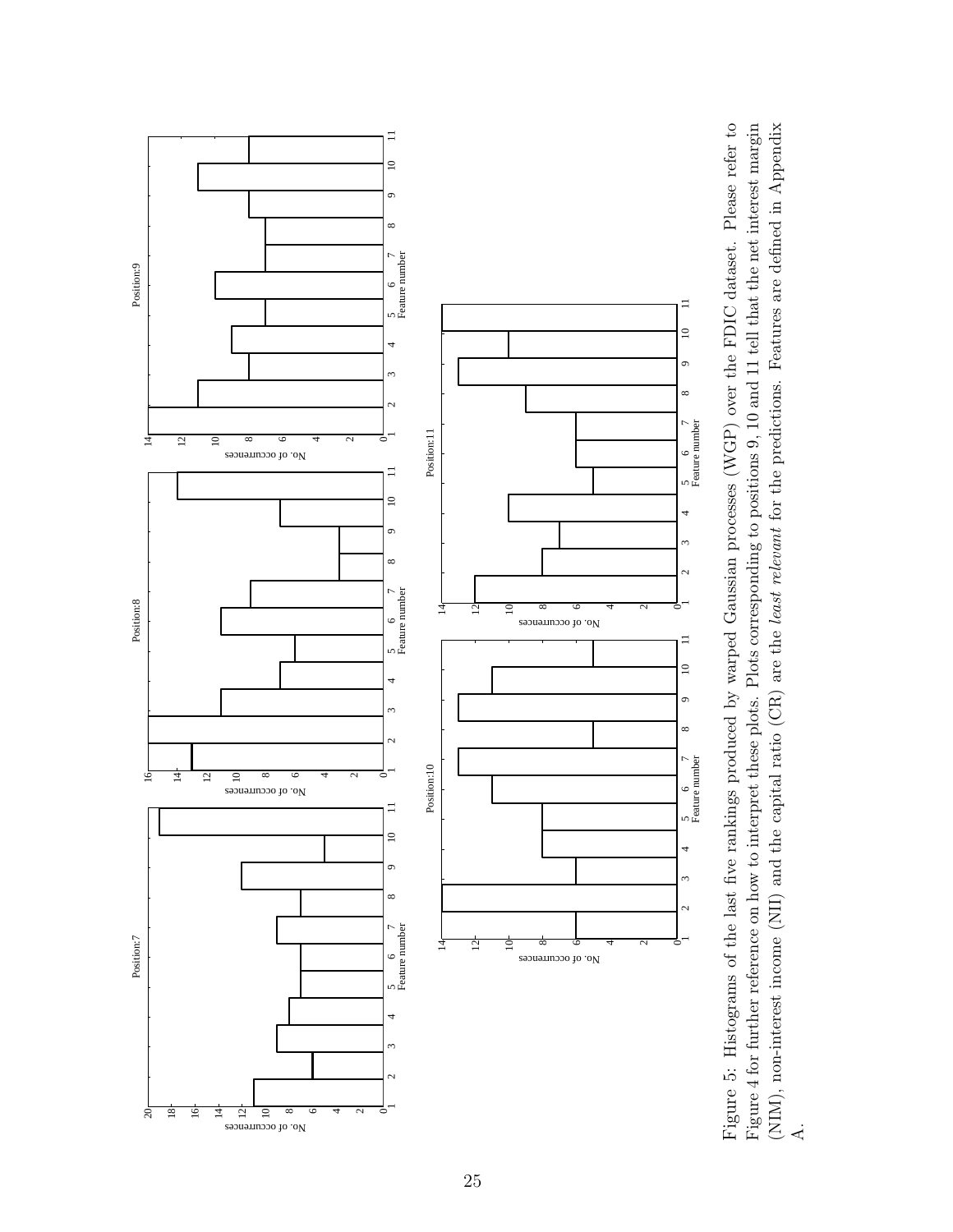## 8 Conclusions and further work

This work has presented a comprehensive review of some statistical methods for classification and their application to the bankruptcy prediction problem. A comparison with newly developed tools, such as various guises of Gaussian processes for classification has also been included. Justification for trying new techniques lies on the fact that standard approaches for estimating a classifier are based on parametric approaches. However, it was demonstrated that by taking a parametric approach a richer and more flexible class of models was being neglected, that of the non-parametric models to whom Gaussian processes belong.

GP's are a generalisation of the Gaussian density to infinite dimensional function spaces and lend themselves naturally to Bayesian inference tasks because of their simple analytic properties and ease of use. However, these characteristics do not preclude them being applied on a set of complex problem domains like for example separating data between classes. In this work we used data from the Federal deposit insurance corporation to show how different instances of GP's yielded potentially competitive classification results with respect to well established techniques like the Z-score of Altman (i.e. discriminant analysis) and logistic regression; although we admit that the experimental setup was far from optimal.

An interesting by-product of the Bayesian formalism is that certain priors lead to the ranking and effective pruning of features when inference is done, and GP's are no exception. This by-product is known as automatic relevance determination and is enabled whenever a prior parameter is assigned to each dimension of the data (in our case the dimensions were given by each of the financial ratios of the FDIC data). With the aim of understanding better which financial ratios were more important to the classification task, some ARD covariance functions were tried and the results showed that for warped Gaussian processes the return on equity (ROE), return on assets (ROA), equity ratio (ER) and net operating income (NOI) were the highest ranked. The capital ratio (CR) a widely viewed relevant ratio for financial health assessment, was ranked in low positions.

We plan to expand the present work in several directions. First, assessment of the financial health of Mexican banking institutions with some of these GP tools would be useful as automated bankruptcy prediction is in its early stages in this country. Second, expanding our datasets to include more financial ratios and other types of variables would help on increasing our understanding of the bankruptcy prediction task; in fact, we would like to prove what is the effect of revising a financial statement at a time  $t + 1$ , when it was originally published at t. Third by introducing a time-dependency component this type of methods could become useful for early-warning and perhaps help overcome the limitations imposed by Goodhard's law. It would also be useful to analyse particular episodes of financial stress, like the stilllived world economic crisis, and see which algorithm performs better. Finally, we would like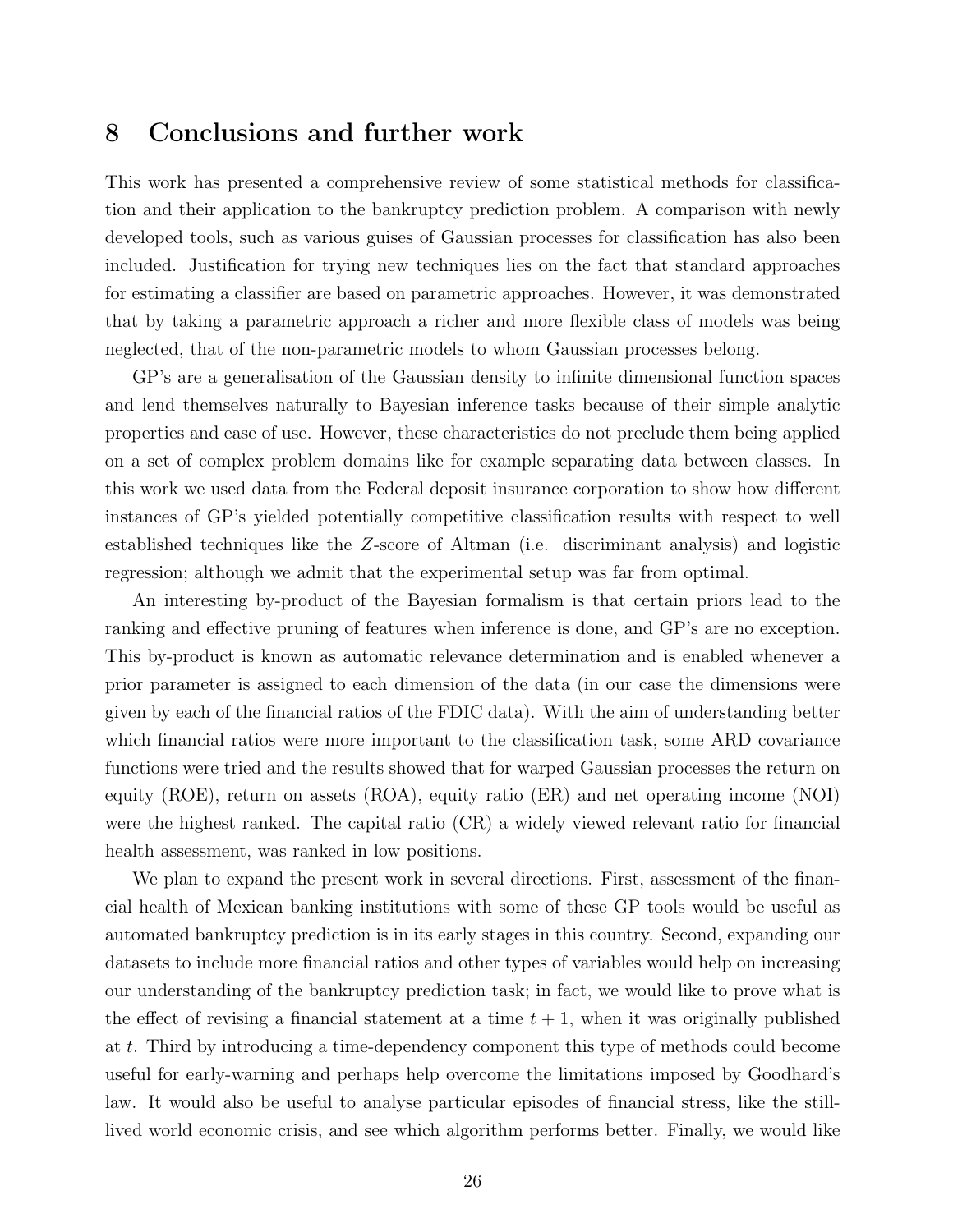to apply a better experimental design, in order to compare the algorithms on more fairer grounds; given that people like Verikas et al. (2009) have observed that every new proposed method is coincidentally better than all the previous ones.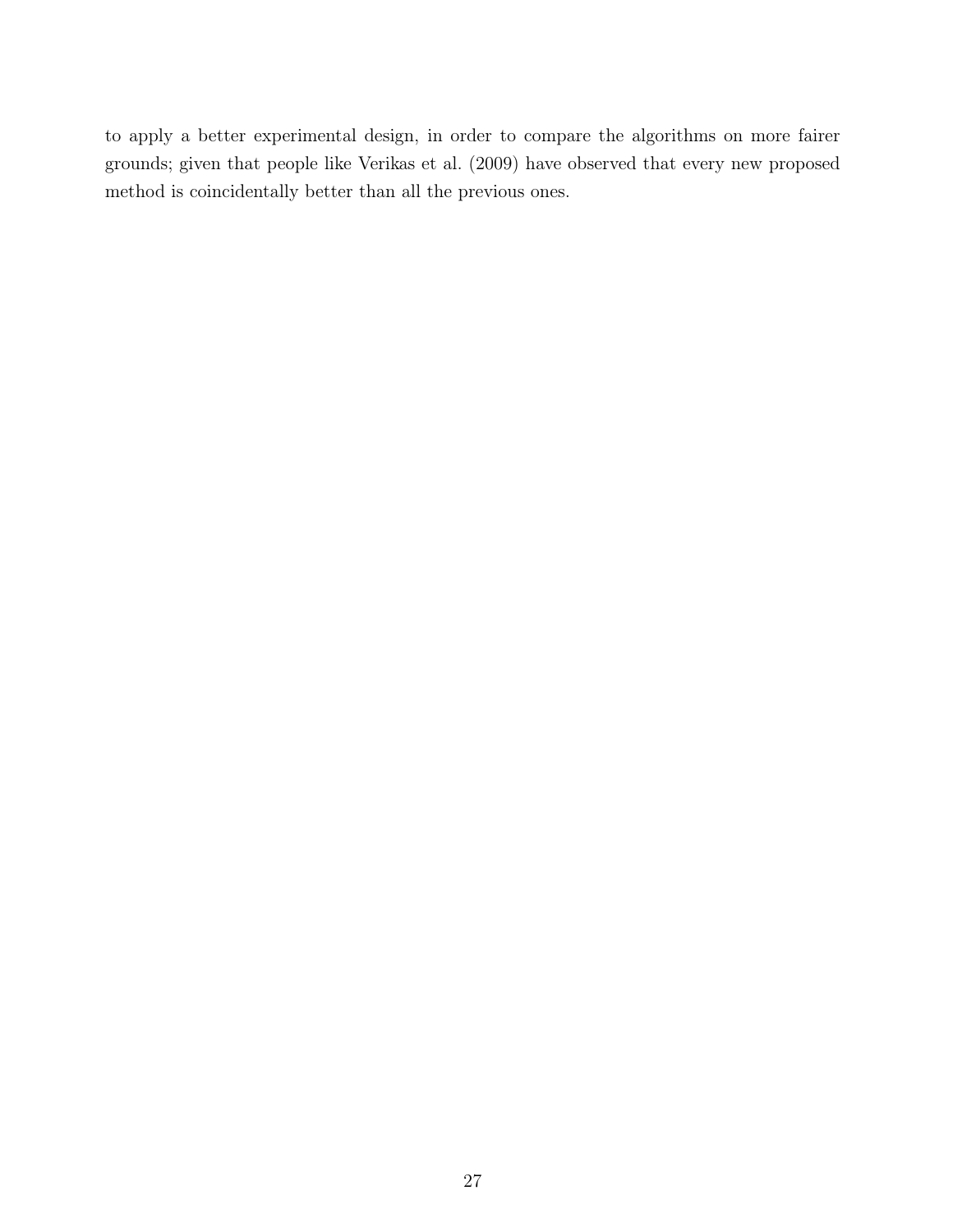# A Appendix

A brief description of the financial ratios that compose the FDIC data follows.

**Ratio 1.** Net interest margin (NIM) is the difference between the proceeds from borrowers and the interest payed to their lenders.

Ratio 2. Non-interest income (NII) is the sum of the following types of income: fee-based, trading, that coming from fiduciary activities and other non-interest associated one.

Ratio 3. Non-interest expense (NIX) comprises basically three types of expenses: personnel expense, occupancy and other operating expenses.

Ratio 4. Net operating income (NOI) is related to the company's gross income associated with its properties less the operating expenses.

Ratio 5. Return on assets (ROA) is an indicator of how profitable a company is relative to its total assets. ROA is calculated as the ratio between the company's total earnings over the year and the company's total assets.

**Ratio 6.** Return on equity (ROE) is a measure of the rate of return on the shareholder's equity of the common stock owners. ROE is estimated as the year's net income (after preferred stock dividends but before common stock dividends) divided by total equity (excluding preferred shares).

Ratio 7. Efficiency ratio (ER) is a ratio used to measure the efficiency of a company, although not every one of them calculates it in the same way.

Ratio 8. Non current assets (NCA) are those that cannot be easily converted into cash, e.g. real estate, machinery, long-term investments or patents.

Ratio 9. It is the ratio of cash plus US treasury and government obligations to total assets.

Ratio 10. Equity capital (EC) is the capital raised from owners.

Ratio 11. The capital ratio (CR) also known as the leverage ratio is calculated as the Tier 1 capital divided by the average of the total consolidated assets.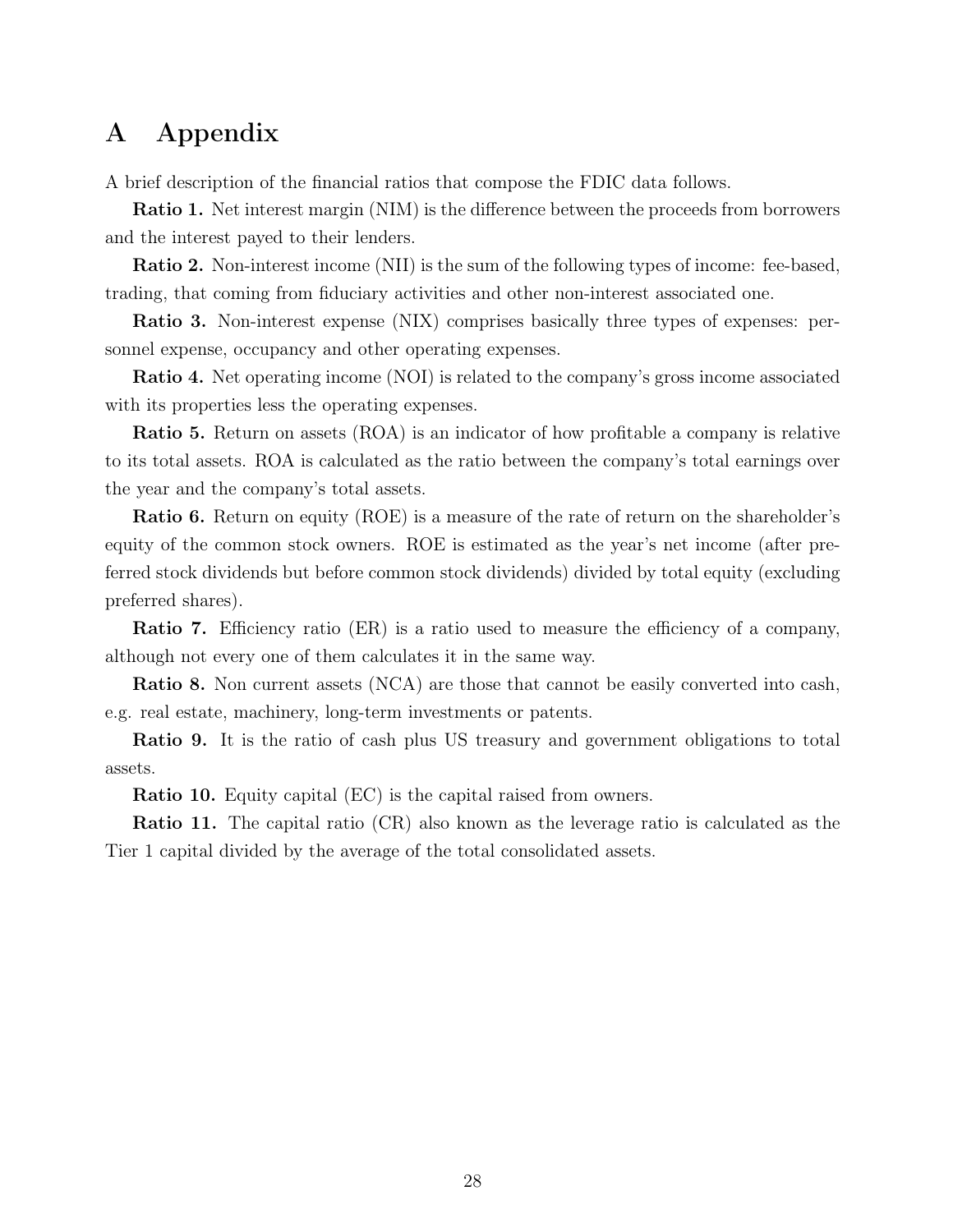# References

- E. I. Altman. Revisiting credit scoring models in a Basel 2 environment. Technical report, Stern School of Business, New York University, May 2002.
- E. I. Altman. Financial ratios, discriminant analysis and the prediction of corporate bankruptcy. Journal of Finance, 23(4):589–609, September 1968.
- A. F. Atiya. Bankruptcy prediction for credit risk using neural networks: A survey and new results. IEEE Transactions On Neural Networks, 12:929–935, July 2001.
- B. Back, T. Laitinen, K. Sere, and M. van Wezel. Choosing bankruptcy predictors using discriminant analysis, logit analysis, and genetic algorithms. Technical Report 40, Turku Centre for Computer Science, September 1996.
- D. Bamber. The area above the ordinal dominance graph and the area below the receiver operating graph. Journal of Mathematical Psychology, 12:387–415, 1975.
- Basel Committee on Banking Supervision. *International Convergence of Capital Measurement* and Capital Standards. A Revised Framework. Bank for International Settlements, June 2004.
- W. H. Beaver. Financial ratios as predictors of failures. *Journal of Accounting Research*, 4: 71–111, 1966.
- C. M. Bishop. Neural Networks for Pattern Recognition. Oxford University Press, Oxford, UK, 1995.
- C. M. Bishop. Pattern Recognition and Machine Learning. Information Science and Statistics. Springer-Verlag, New York, USA, 2006.
- G. E. Box and G. C. Tiao. *Bayesian Inference in Statistical Analysis*. Wiley Classics Library, Published 1992. John Wiley & Sons Ltd., New York, USA, 1973.
- S.-H. Chen, editor. Genetic Algorithms and Genetic Programming in Computational Finance. Kluwer Academic, 2002.
- C. Cortes and V. V. Vapnik. Support vector networks. Machine Learning, 20:273–297, 1995.
- D. Duffie, L. Saita, and K. Wang. Multi-period corporate default prediction with stochastic covariates. Journal of Financial Economics, 83(3):635–665, 2007.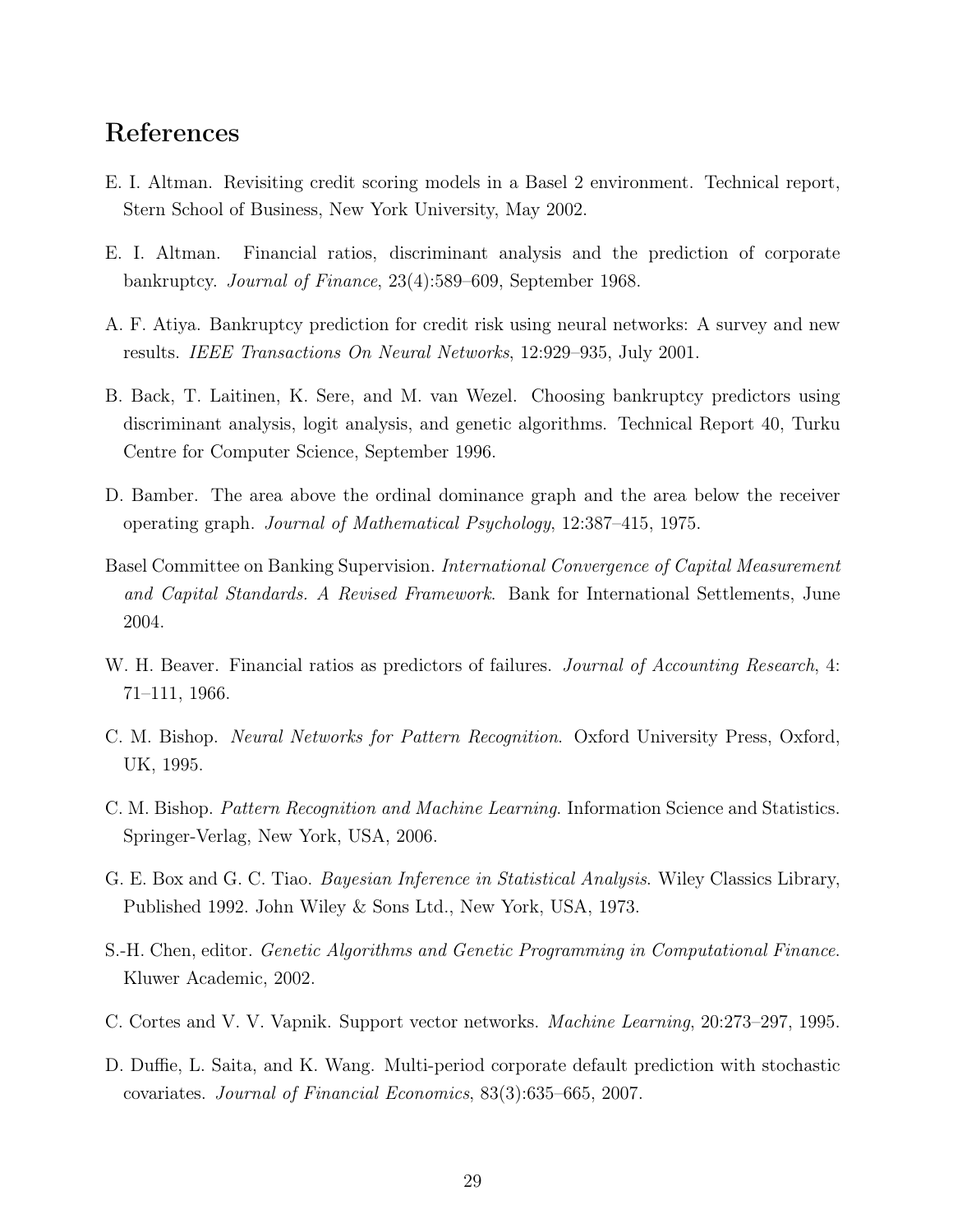- B. Efron. Bootstrap methods: Another look at the Jackknife. The Annals of Statistics, 7: 1–26, 1979.
- J. Egan. Signal Detection Theory and ROC Analysis. Series in Cognition and Perception. Academic Press, New York, 1975.
- B. Engelmann, E. Hayden, and D. Tasche. Testing rating accuracy. Risk, 16:82–86, 2003.
- A. Estrella, S. Park, and S. Peristiani. Capital ratios as predictors of bank failure. Federal Reserve Bank of New York Economic Policy Review, pages 33–52, July 2000.
- T. E. Fawcett. ROC graphs: Notes and practical considerations for researchers. Technical Report HPL-2003-4, HP Labs, 2003.
- T. E. Fawcett. An introduction to ROC analysis. Pattern Recognition Letters, 27:861–874, 2006.
- R. A. Fisher. The use of multiple measurements in taxonomic problems. Annals of Eugenics, 7:179, 1936.
- G. H. Golub and C. F. Van Loan. *Matrix computations*. Johns Hopkins Studies in Mathematical Sciences. Johns Hopkins University Press, Baltimore, MD, USA, 3rd edition, 1996.
- C. Goodhard. Monetary relationships: A view from Threadneedle Street. Papers in Monetary Economics, 1975. Reserve Bank of Australia.
- G. Grimmett and D. Stirzaker. Probability and Random Processes. Oxford University Press, Oxford, UK, 3rd edition, 2004.
- P. Joos, K. Vanhoof, H. Ooghe, and N. Sierens. Credit classification: A comparison of logit models and decision trees. In 10th European Conference on Machine Learning. Proceedings Notes of the Workshop on Application of Machine Learning and Data Mining in Finance, pages 59–72, Chemnitz, Germany, April 24 1998.

Credit Metrics - Technical Document. JP Morgan, New York, April 1997.

- G. S. Kimeldorf and G. Wahba. A correspondence between Bayesian estimation on stochastic processes and smoothing by splines. Annals of Mathematical Statistics, 41(2):495–502, 1970.
- D. G. Krige. Two-dimensional weighting moving average trend surfaces for ore evaluation. Journal of the South African Institute of Mining and Metallurgy, 1966.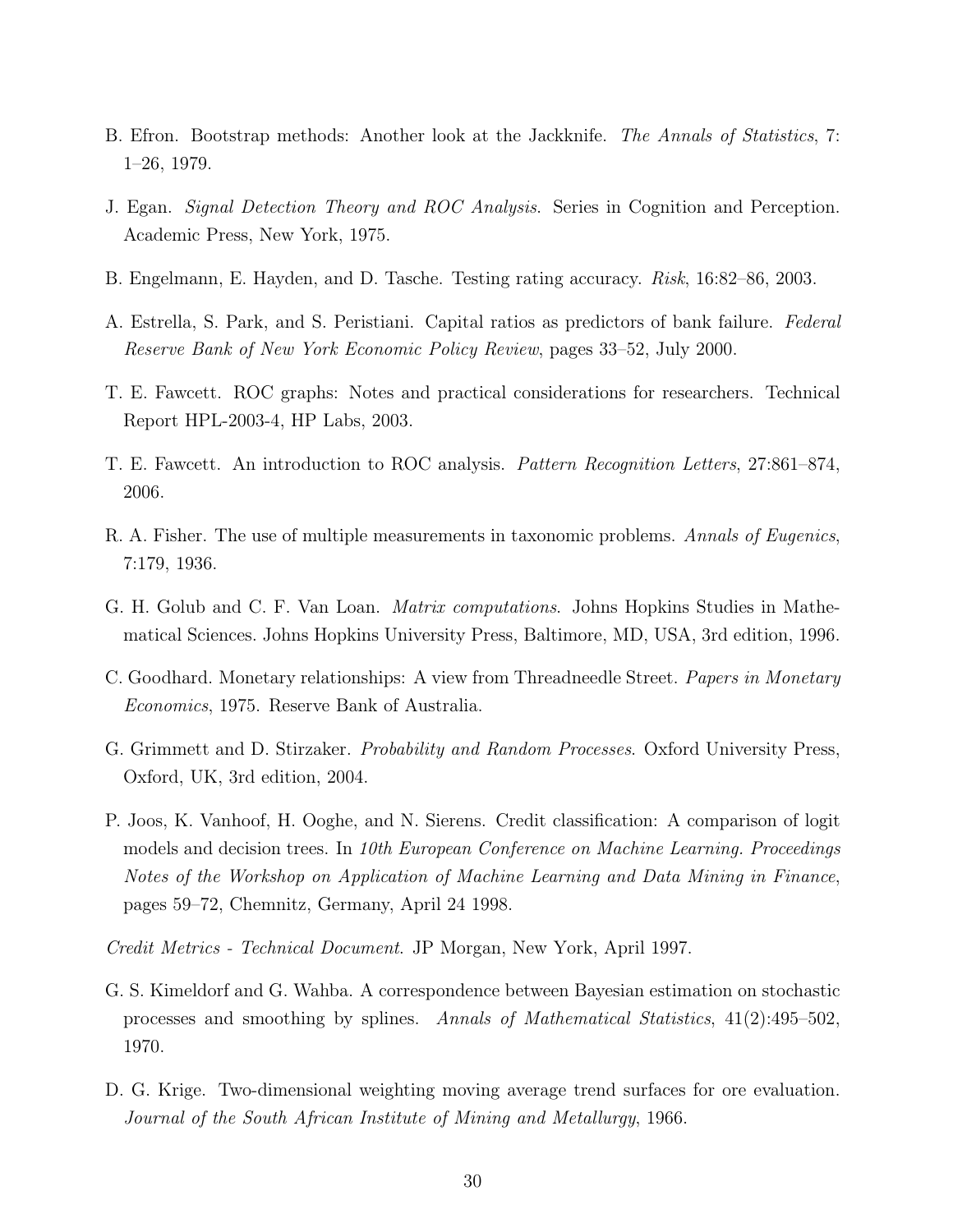- D. J. C. Mackay. Probable networks and plausible predictions a review of practical Bayesian methods for supervised neural networks. Network: Computation in Neural Systems, 6(3): 469–505, 1995.
- D. J. C. Mackay. Introduction to Gaussian processes. In C. M. Bishop, editor, *Neural Networks* and Machine Learning, volume 168 of NATO ASI Series, pages 133–165. Springer-Verlag, Berlin, Germany, 1998.
- D. J. C. Mackay. *Information Theory, Learning and Inference Algorithms*. Cambridge University Press, Cambridge, UK, 2003.
- G. J. MacLachlan. *Discriminant Analysis and Pattern Recognition*. John Wiley & Sons Ltd., New York, USA, 1991.
- C. McDonald and L. van de Gucht. High-yield bond default and call risks. Review of Economics and Statistics, 81:409–419, 1999.
- T. P. Minka. A Family of Algorithms for Approximate Bayesian Inference. PhD thesis, Massachusetts Institute of Technology, 2001.
- R. M. Neal. Bayesian Learning for Neural Networks. Springer-Verlag, New York, USA, 1996.
- A. O'Hagan. Curve fitting and optimal design for prediction. Journal of the Royal Statistical Society, Series B (Methodological), 40(1):1–42, 1978.
- C. Park and I. Han. A case-based reasoning with the feature weights derived by analytic hierarchy process for bankruptcy prediction. Expert Systems with Applications, 23:255– 264, 2002.
- T. Peña Centeno and N. D. Lawrence. Optimising kernel parameters and regularisation coefficients for non-linear discriminant analysis. Journal of Machine Learning Research, 7: 455–491, 2006.
- D. Quintana, Y. Saez, A. Mochon, and P. Isasi. Early bankruptcy prediction using ENPC. Journal of Applied Intelligence, 2007. ISSN 0924-669X.
- C. E. Rasmussen. Gaussian processes in machine learning. In O. Bousquet, U. von Luxburg, and G. Rätsch, editors, Advanced Lectures on Machine Learning, volume 3176 of Lecture Notes in Computer Science/Artifical Intelligence. Springer-Verlag, 2004.
- C. E. Rasmussen and C. K. Williams. Gaussian Processes for Machine Learning. Adaptive Computation and Machnine Learning. MIT Press, Cambridge, MA, USA, 2006. http://www.GaussianProcess.org/gpml.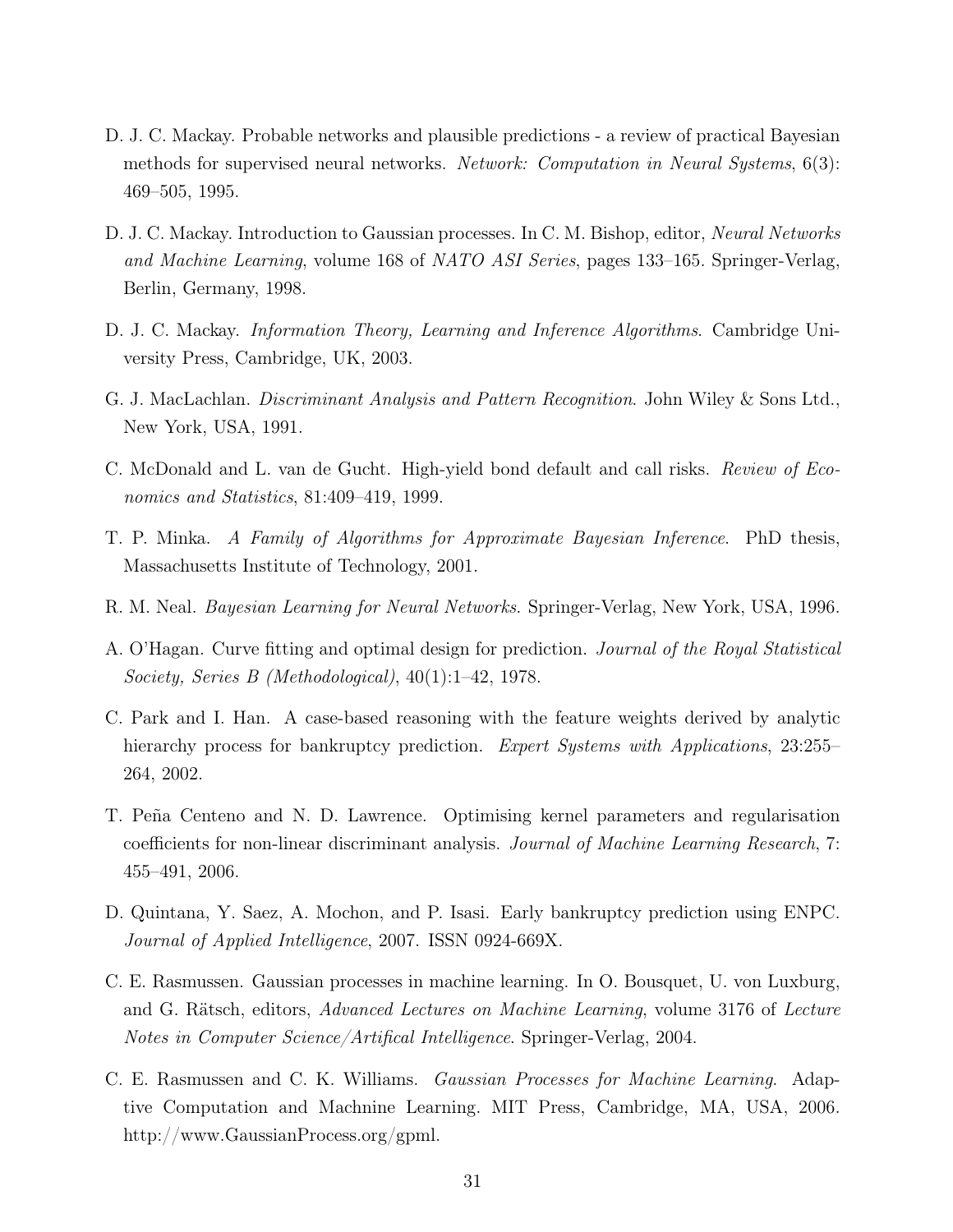- G. Rätsch, T. Onoda, and K.-R. Müller. Soft margins for AdaBoost. Technical Report NC-TR-98-021, Royal Holloway College, University of London, London, UK, 1998.
- A. Rodriguez and P. Rodriguez. Understanding and predicting sovereign debt rescheduling: A comparison of the areas under receiving operating characteristic curves. Journal of Forecasting, 7(25):459–479, 2006.
- B. Schölkopf and A. J. Smola. Learning with Kernels: Support Vector Machines, Regularization, Optimization and Beyond. MIT Press, Cambridge, MA, USA, 2002.
- M. Seeger. Gaussian processes for machine learning. *International Journal of Neural Systems*, 14(2):69–106, 2004.
- C. Serrano-Cinca, C. B. Martin, and J. Gallizo. Artificial neural networks in financial statement analysis: Ratios versus accounting data. In 16th Annual Congress of the European Accounting Association, Turku, Finland, 28-30 Apr. 1993.
- K.-S. Shin and Y.-J. Lee. A genetic algorithm application in bankruptcy prediction modeling. Expert Systems with Applications, 23:321–328, October 2002.
- E. Snelson, C. E. Rasmussen, and Z. Ghahramani. Warped gaussian processes. In S. Thrun, L. K. Saul, and B. Schölkopf, editors, Advances in Neural Information Processing Systems 16, Cambridge, MA, USA, 2003. MIT Press.
- M. Stone. Cross-validatory choice and assessment of statistical predictions. Journal of the Royal Statistical Society, 36:111–147, 1974.
- J. A. Suykens and J. Vandewalle. Least squares support vector machines. Neural Processing Letters, 9(3):293–300, 1999.
- J. A. Suykens, T. Van Gestel, J. D. Brabanter, B. D. Moor, and J. Vandewalle. Least Squares Support Vector Machines. World Scientific, Singapore, 2002.
- K. Tam and M. Kiang. Managerial application of neural networks: The case of bank failure predictions. Management Science, 38:926–947, 1992.
- T. N. Thiele. Theory of Observations. Layton, London, UK, 1903. Reprinted in Annals of Mathematical Statistics 2:165-308, 1931.
- E. P. K. Tsang and S. Martinez-Jaramillo. Computational finance. In IEEE Computational Intelligence Society Newsletter, pages 3–8. IEEE Press, 2004.